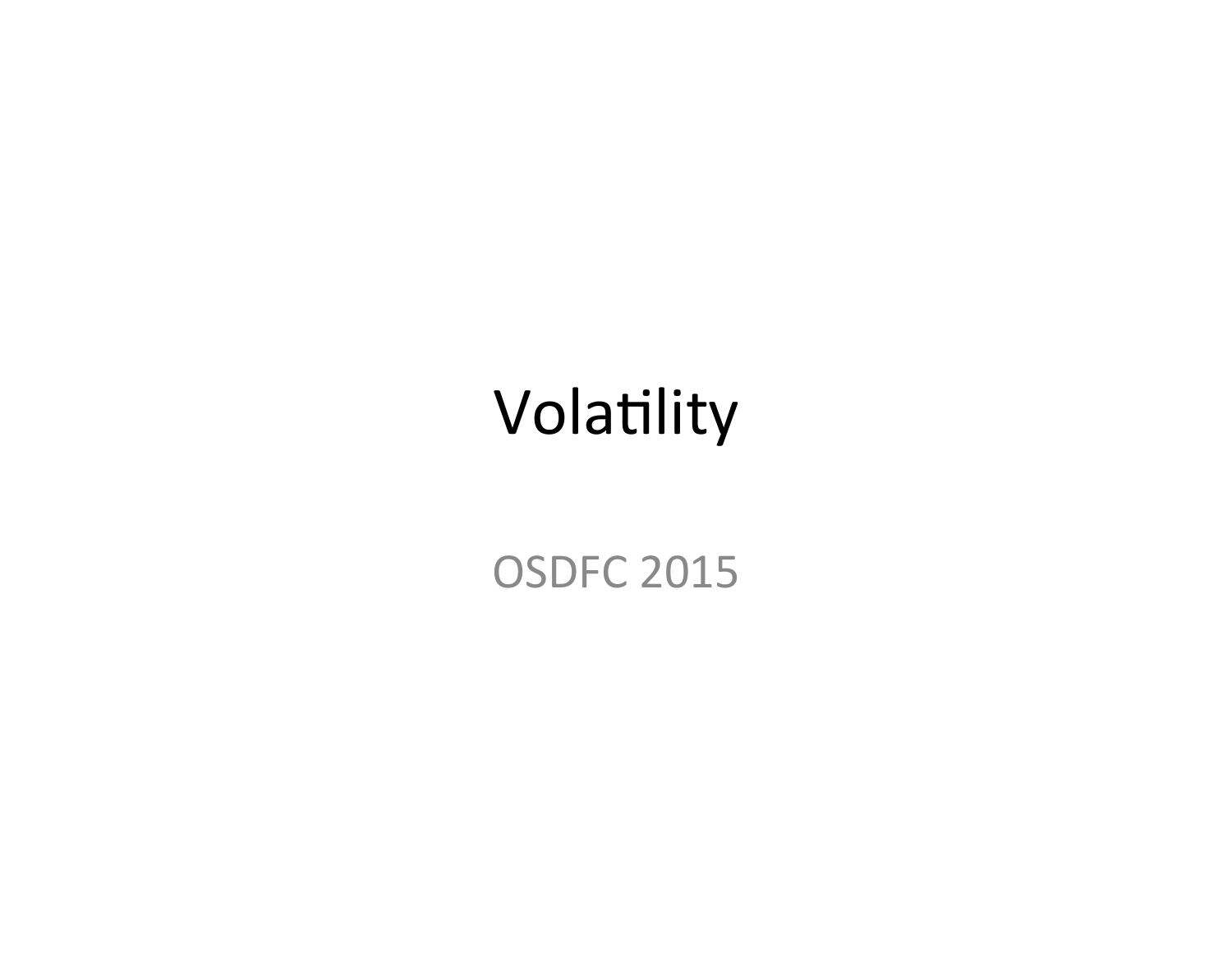## Volatility 2.5

- Unified Output
	- $-$  Improves how you interface with Volatility (command line, web, thick UI)
	- $-$  Extends options for what to do with Volatility output (store, inspect, morph/label)
- Community Integration
	- $-$  Instantly sync plugins from various authors around the world
- New OS Profiles
	- $-$  Keeping up to date with Windows, Mac, and Linux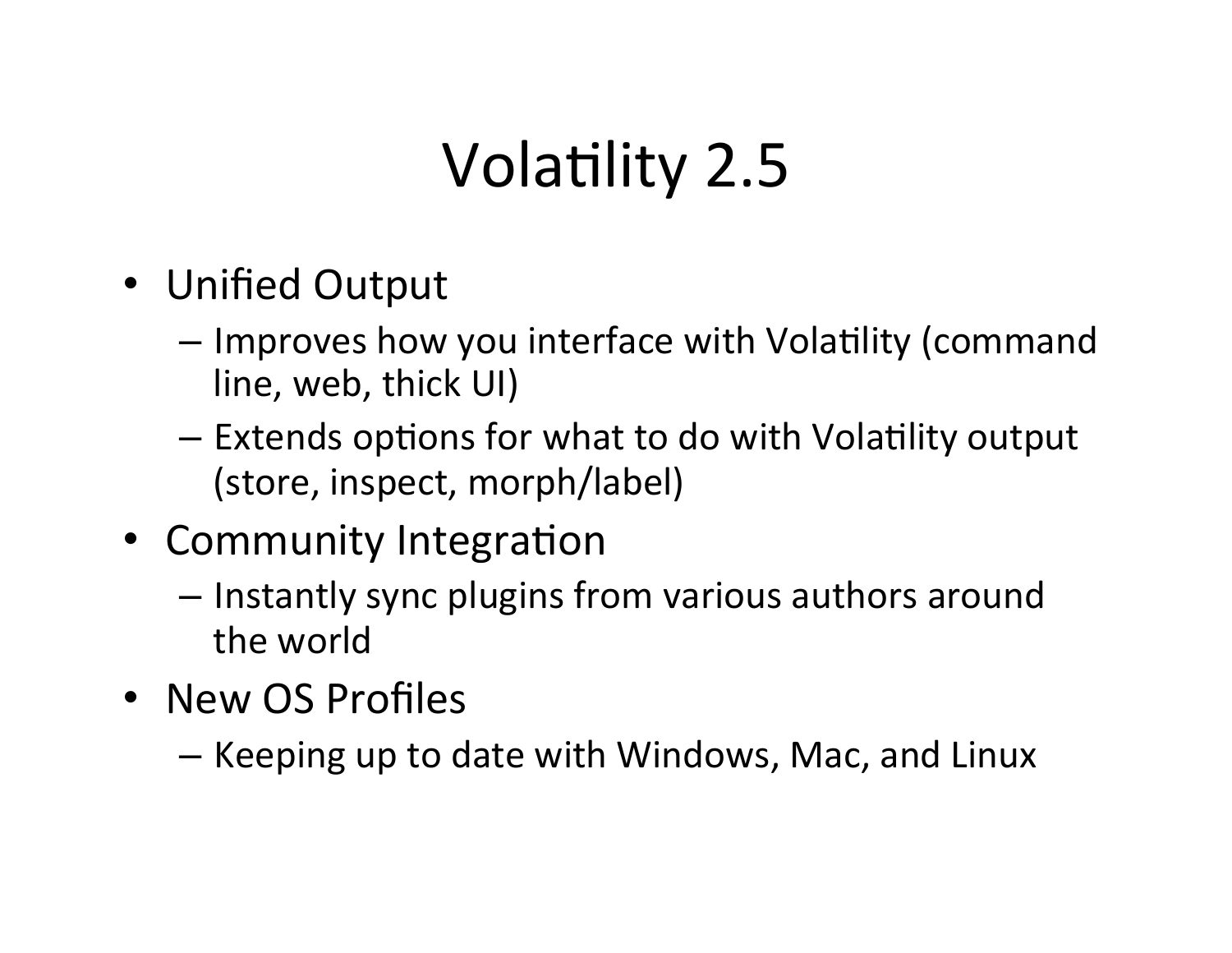## Unified Output

- Users: flexibility to specify how you want your output
- Plugin writers: less code results in more functionality
- Framework developers: easy APIs (JSON, DB, etc.)
	- Sqlite3
	- JSON
	- HTML
	- XLSX or CSV
	- Body (pipe delimited)
	- $-$  Dot graphs
	- $-$  Plain text
- https://github.com/volatilityfoundation/volatility/wiki/ Unified-Output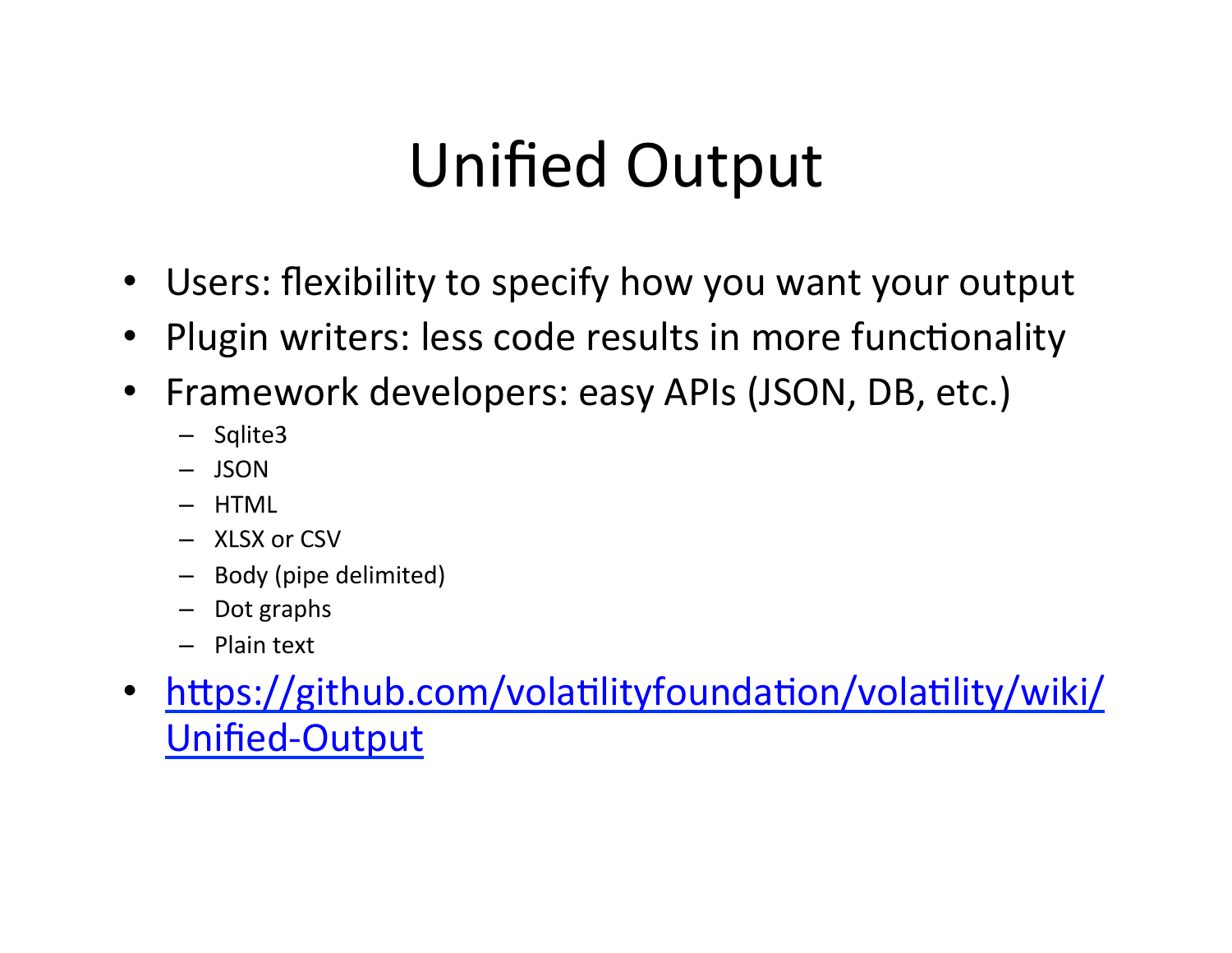## Unified Output: Options

#### \$ python vol.py pslist -h

Volatility Foundation Volatility Framework 2.5 Usage: Volatility - A memory forensics analysis platform.

[snip] 

Module Output Options: dot, html, json, quick, quicksqlite, sqlite, text, xlsx

--------------------------------- 

Module PSList

--------------------------------- 

Print all running processes by following the EPROCESS lists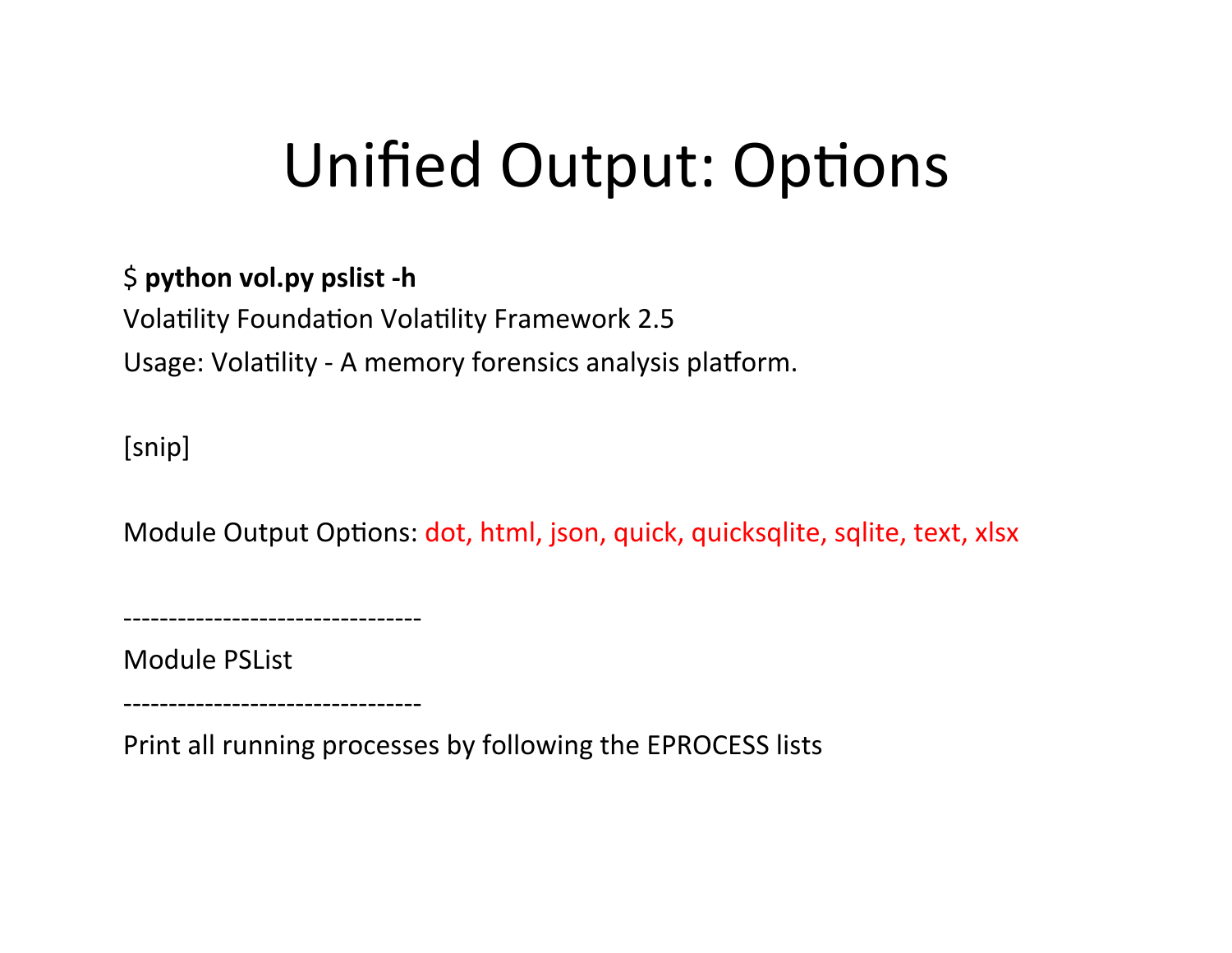## Unified Output: HTML

\$ python vol.py -f <FILE> pslist --output=html --output-file=pslist.html **Volatility Foundation Volatility Framework 2.5** 

| Search:<br>Show $10 \div$ entries |                   |                  |                   |                  |                               |          |                    |                                        |                                        |  |
|-----------------------------------|-------------------|------------------|-------------------|------------------|-------------------------------|----------|--------------------|----------------------------------------|----------------------------------------|--|
| Offset(V) $\triangle$             | Name $\triangleq$ | $PID \triangleq$ | $PPID \triangleq$ | Thds $\doteqdot$ | $\mathbf{H}$ nds $\triangleq$ | Sess     | Wow64 $\triangleq$ | Start<br>$\Rightarrow$                 | Exit<br>$\rightarrow$                  |  |
| 2181173712                        | userinit.exe      | 1836             | 624               | $\bf{0}$         | $-1$                          | $\bf{0}$ | $\bf{0}$           | 2012-04-<br>28<br>02:20:55<br>UTC+0000 | 2012-04-<br>28<br>02:22:05<br>UTC+0000 |  |
| 2181210144                        | alg.exe           | 1880             | 672               | 5                | 102                           | $\bf{0}$ | 0                  | 2012-04-<br>28<br>01:56:53<br>UTC+0000 |                                        |  |
| 2182193184                        | smss.exe          | 360              | 4                 | 3                | 19                            | $-1$     | $\bf{0}$           | 2012-04-<br>28<br>01:56:37<br>UTC+0000 |                                        |  |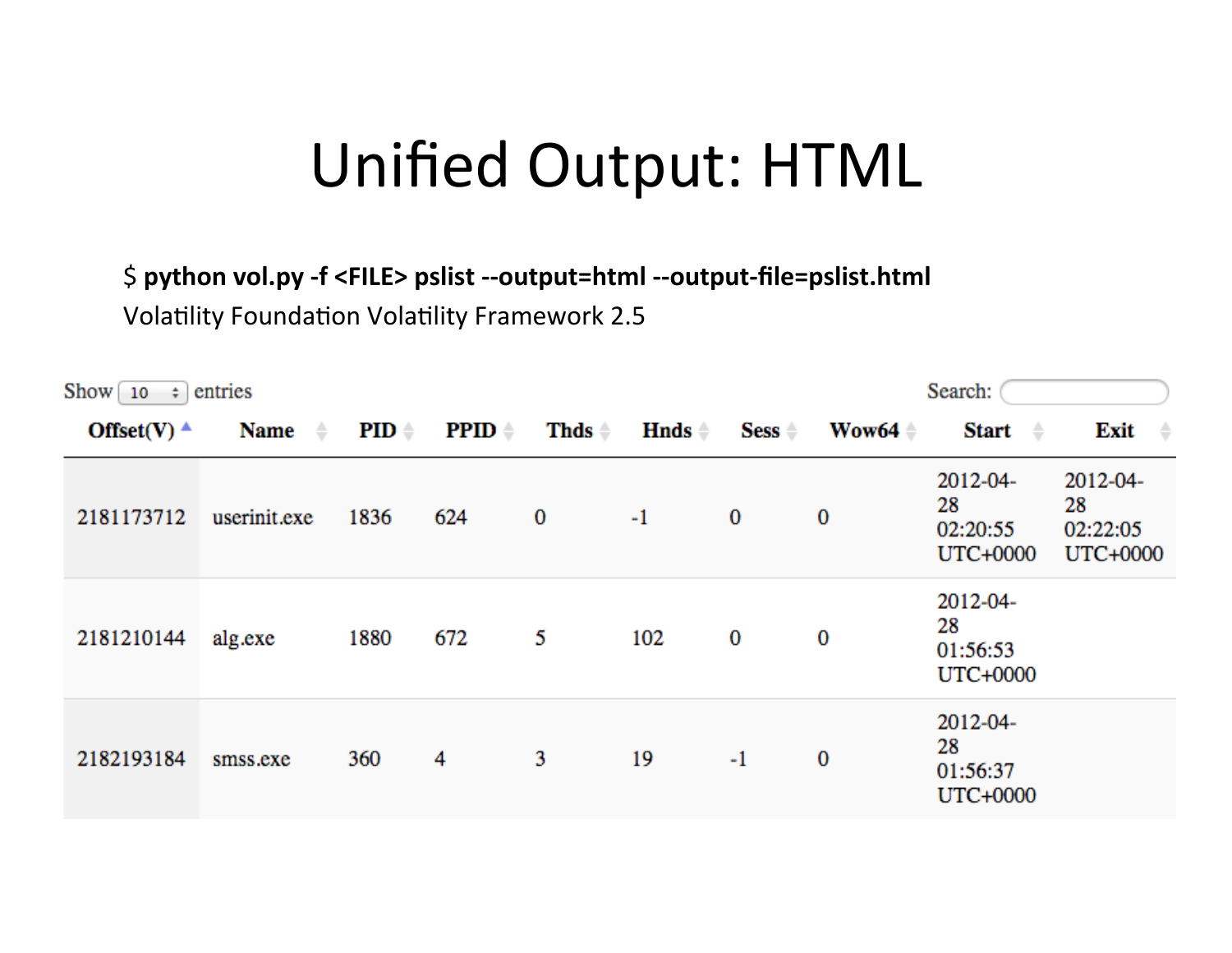## Unified Output: JSON

\$ python vol.py -f <FILE>--output=json --output-file=pslist.json Volatility Foundation Volatility Framework 2.5

```
$ python -m json.tool < pslist.json
{	
  				"columns":	[	
     "Offset(V)", "Name", "PID", "PPID",
     "Thds", "Hnds", "Sess", "Wow64", "Start", "Exit"
  				],									
  				"rows":	[	
  \lceil2182193184, "smss.exe", 360, 4, 3, 19, -1, 0,
        												"2012-04-28	01:56:37	UTC+0000",	""	
  				],
```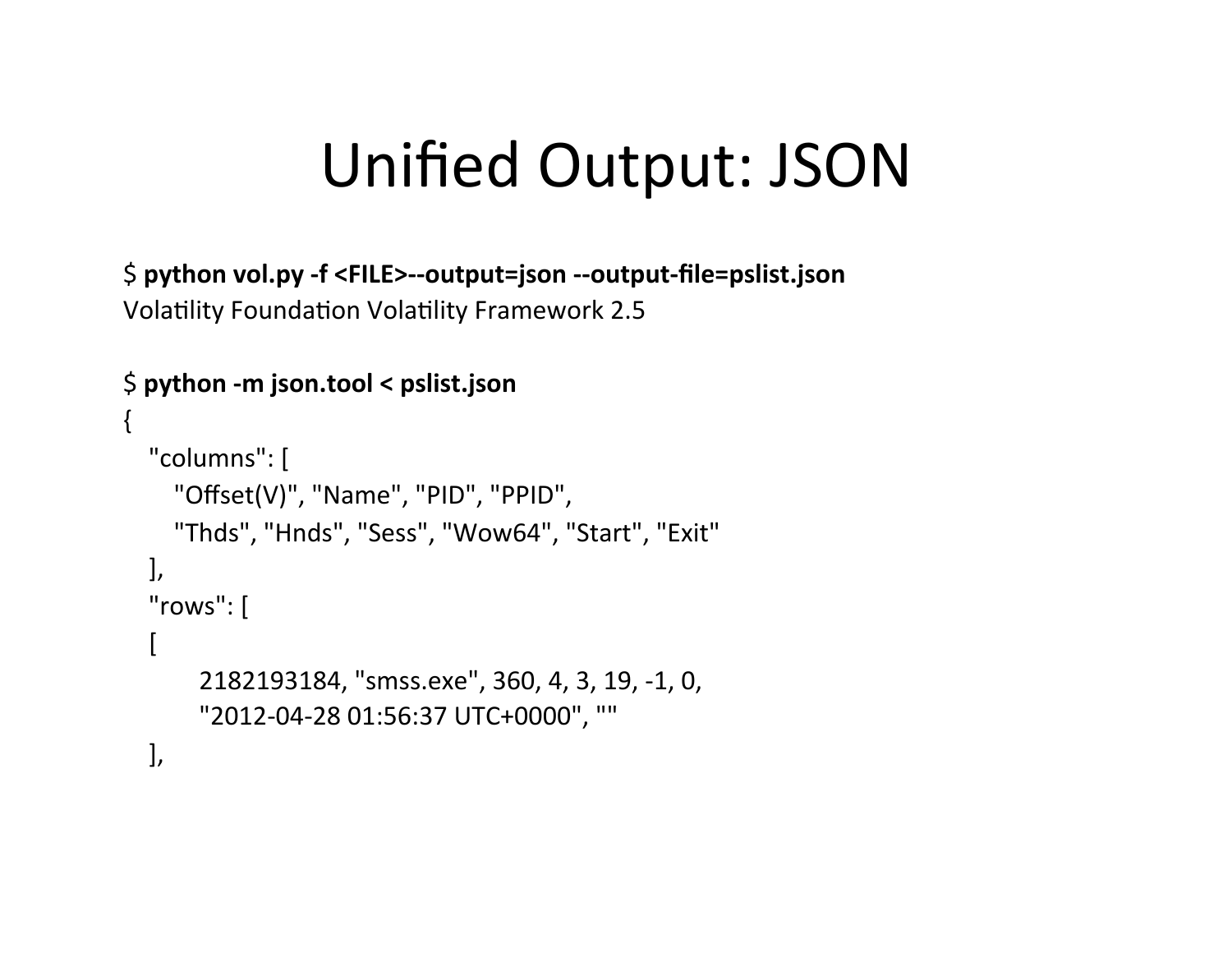## Unified Output: Sqlite3

\$ python vol.py -f <FILE> pslist --output=sqlite --output-file=pslist.db Volatility Foundation Volatility Framework 2.5

#### \$ **sqlite3 pslist.db**

SQLite version 3.7.13 2012-07-17 17:46:21

Enter ".help" for instructions

Enter SQL statements terminated with a ";"

#### sqlite> select \* from PSList limit 5;

1|0|2185005104|System|4|0|51|269|-1|0|| 

2|0|2182193184|smss.exe|360|4|3|19|-1|0|2012-04-28 01:56:37 UTC+0000| 

3|0|2182255136|csrss.exe|596|360|11|340|0|0|2012-04-28 01:56:38 UTC+0000| 

4|0|2182692896|winlogon.exe|624|360|17|535|0|0|2012-04-28 01:56:39 UTC +0000| 

5|0|2182374496|services.exe|672|624|15|238|0|0|2012-04-28 01:56:39 UTC +0000|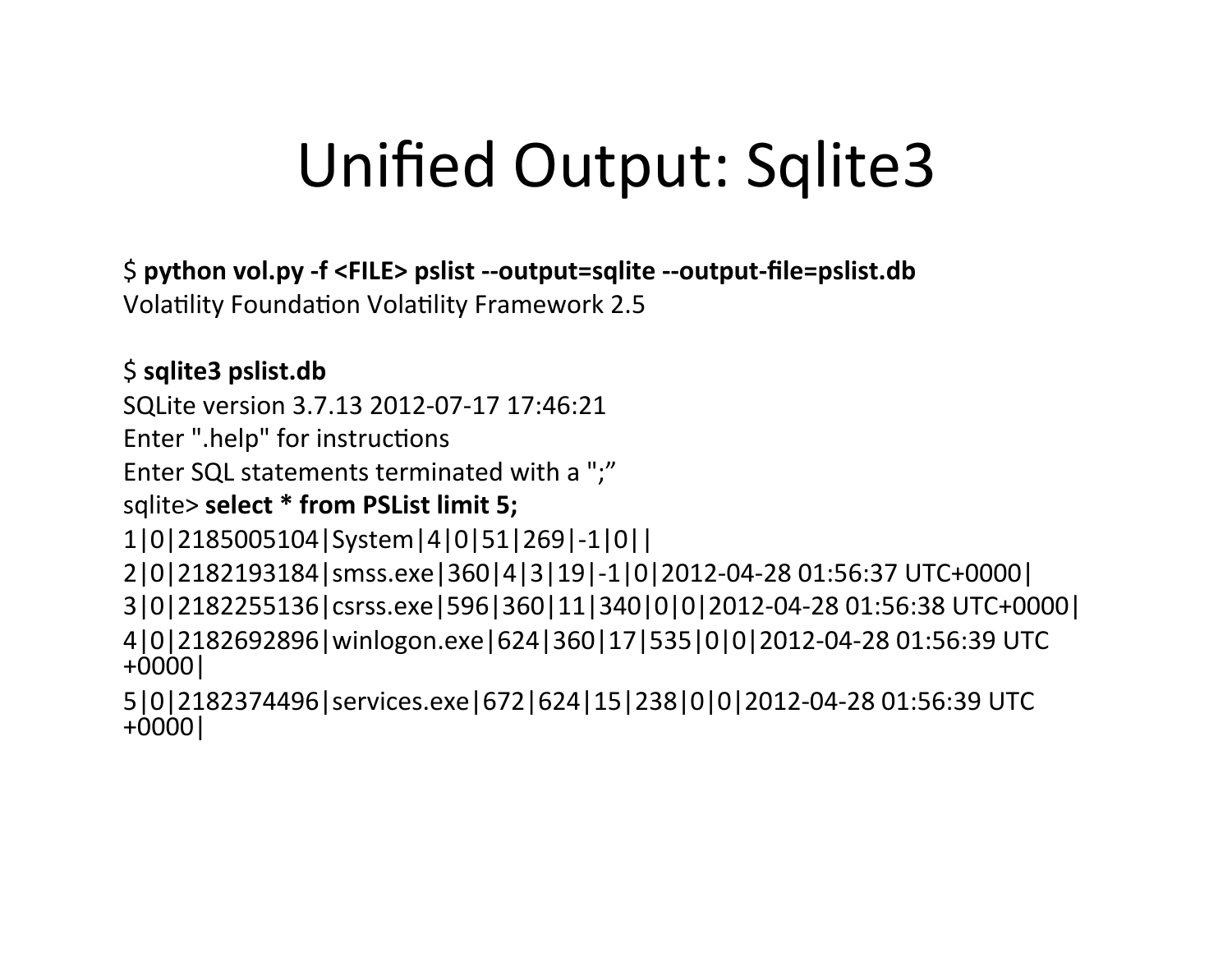### Unified Output: Framework Authors

import copy, libapi # see contrib/library example import volatility.plugins.taskmods as taskmods import volatility.plugins.filescan as filescan

config =  $libapi.get$  config( "/samples/mem.dmp", "Win7SP1x64")

plugins = (taskmods.PSList, filescan.FileScan) 

for plugin in plugins:

```
data = libapi.get json(copy.deepcopy(config),
taskmods.PSList)
```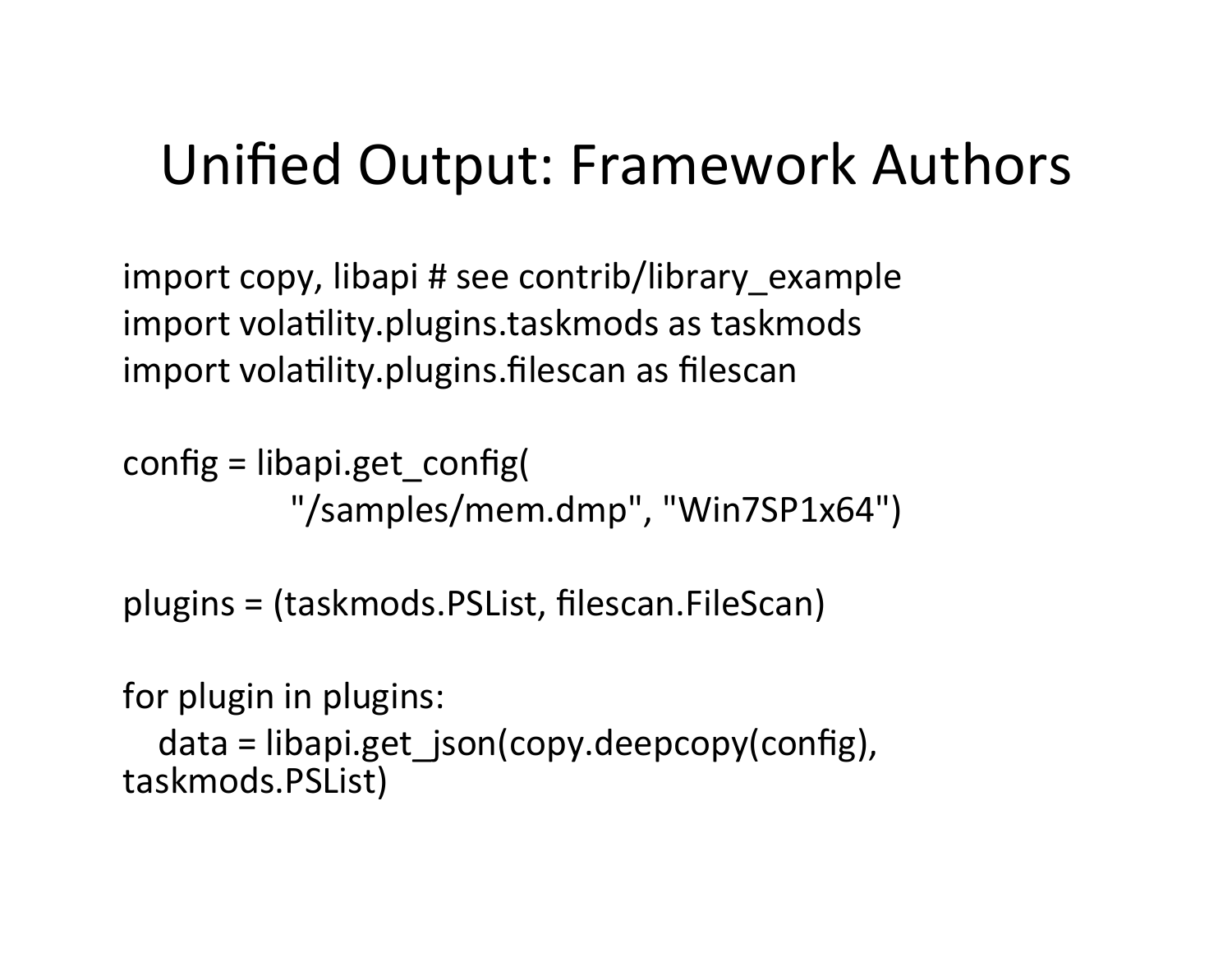## Community Repo

- Central repository easily links to your Volatility installation
- 40+ plugins from 25+ authors
- https://github.com/volatilityfoundation/ community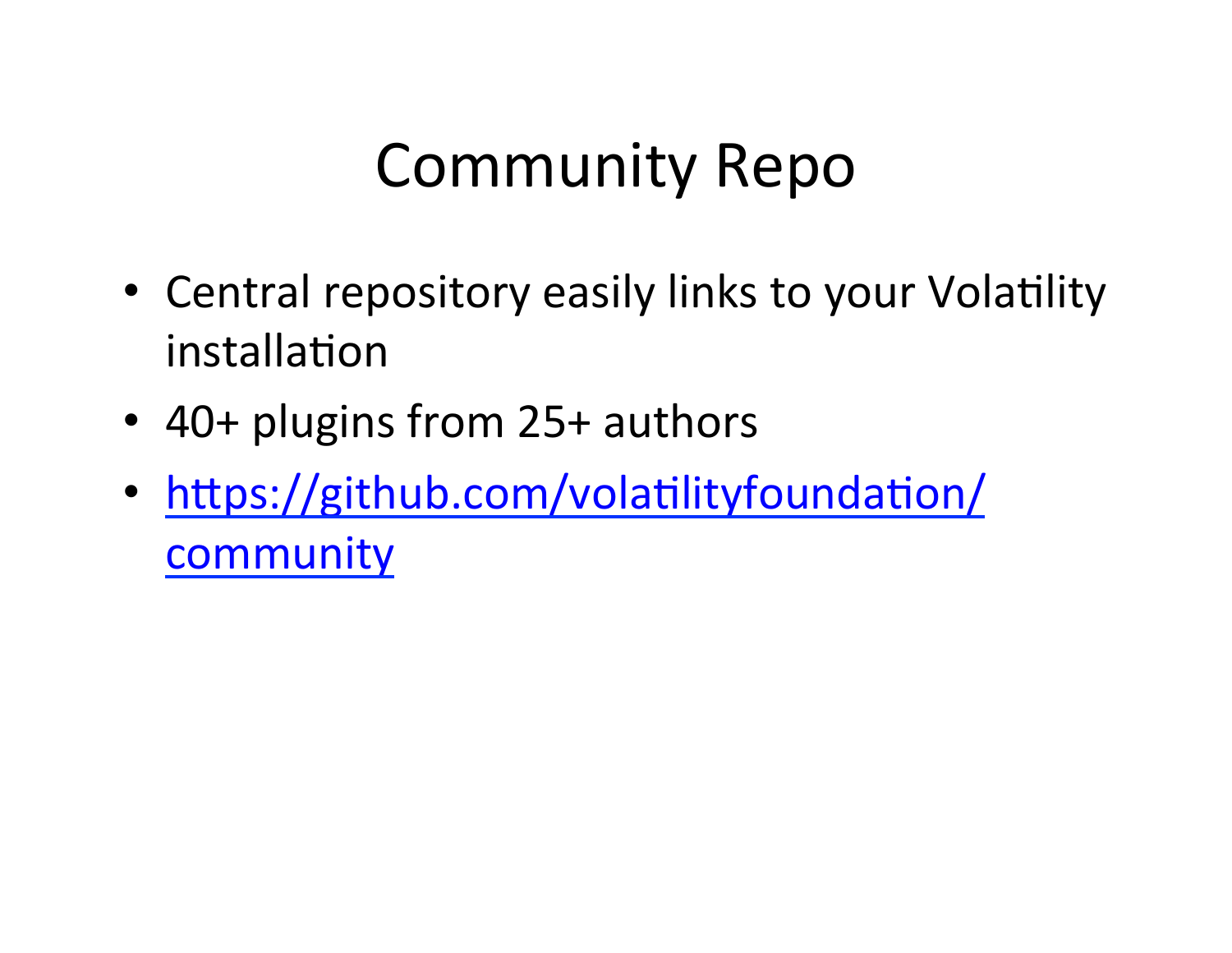## Community Repo: Setup

- 1. Git clone the Volatility repository or Download a \*Release
- 2. Git clone the Community repository to *SPLUGINSPATH*
- 3. Pass --plugins=\$PLUGINSPATH to Volatility when you run it

\* Instructions also apply to the standalone exes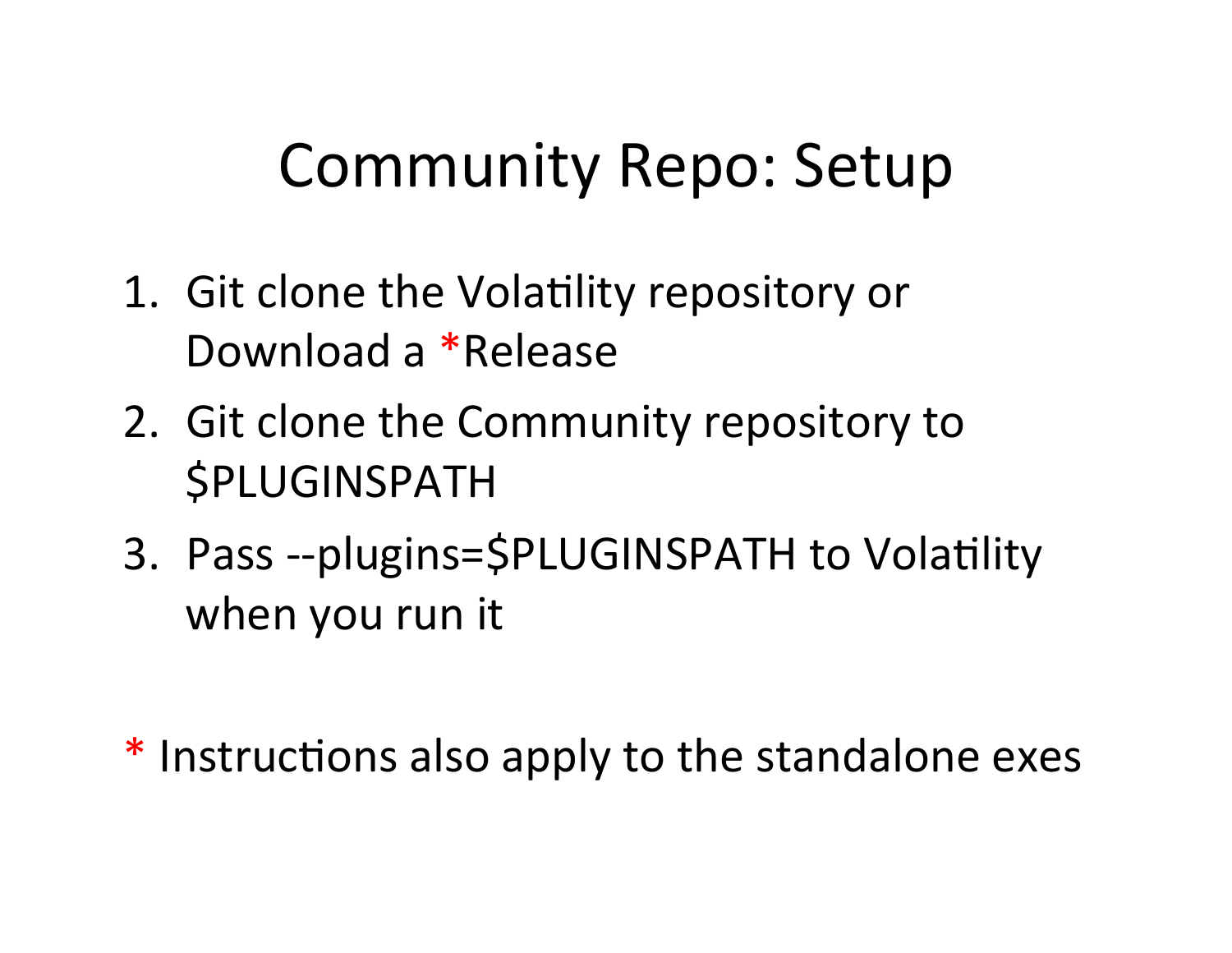## Community Repo: FYI

- Plugins only...does not include other frameworks (i.e. Cuckoo, Evolve, GVol)
- Options may conflict
	- Use --plugins=\$PLUGINSPATH/subdir
- Some plugins have multiple homes
	- We will try to keep this one recent/updated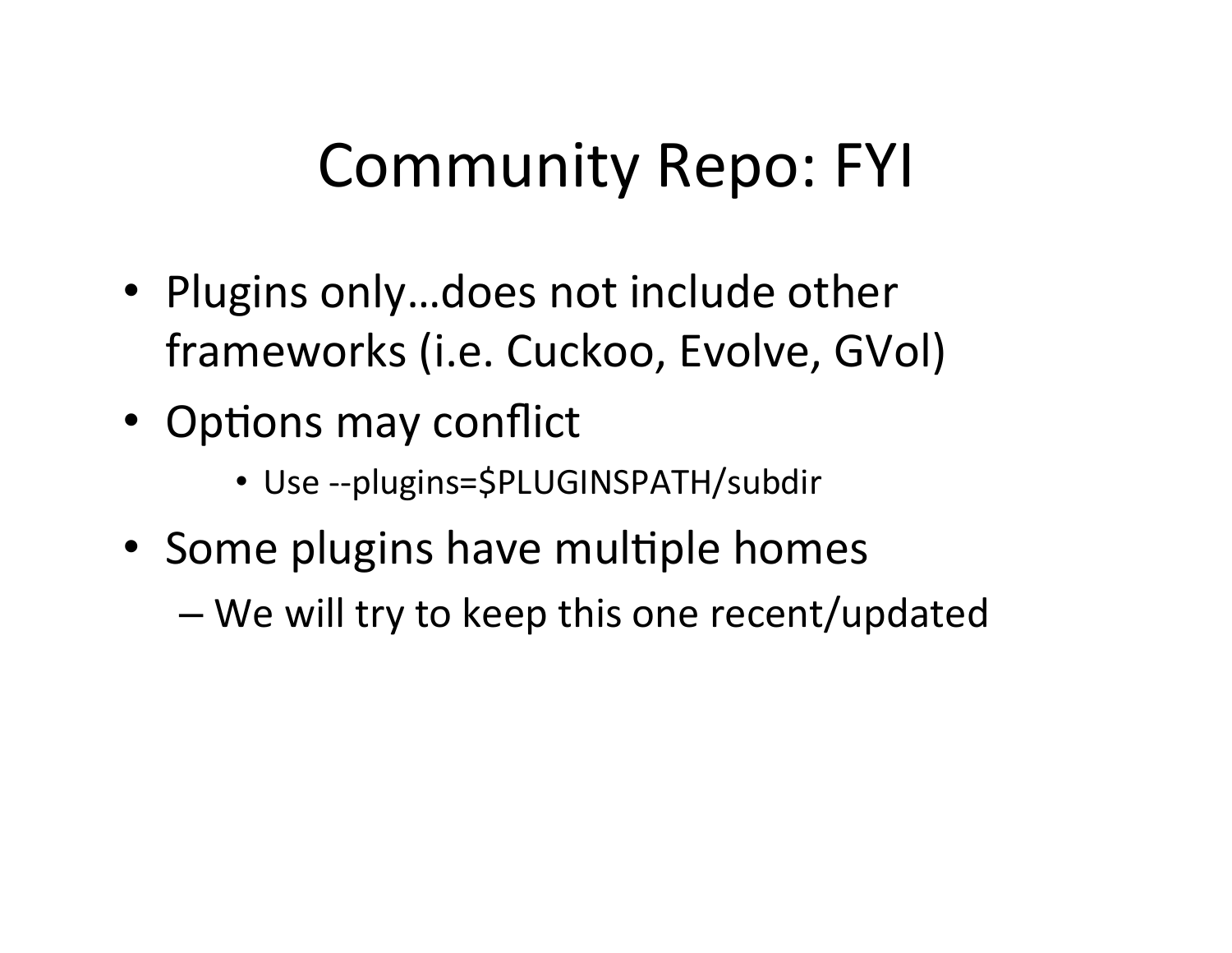## New OS Profiles: Windows

- Windows 10 (Win10x86, Win10x64)
	- $\checkmark$  Process plugins (handles, sids, privileges, dlls, vads)
	- $\checkmark$  PE plugins (dlldump, procdump, moddump)
	- $\checkmark$  Scanning plugins (processes, files, mutexes)
	- $\checkmark$  Registry plugins (printkey)
	- $\checkmark$  Misc plugins (services)
	- $\Box$ Isolated user mode memory
	- **QCompressed memory**
	- $\Box$ Hibernation files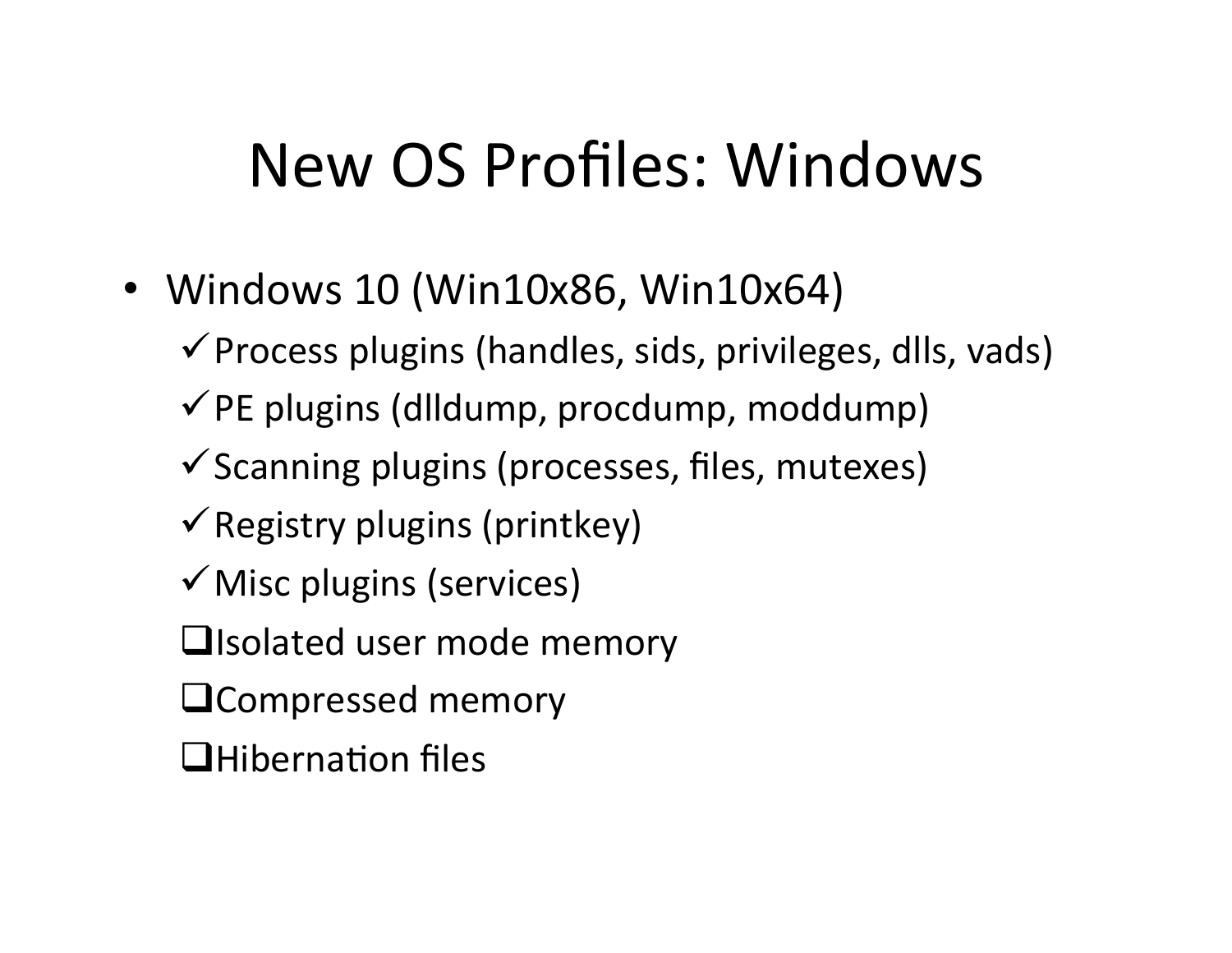## New OS Profiles: Mac & Linux

- Mac 10.11 (El Capitan)
- Linux Kernels 4.2.3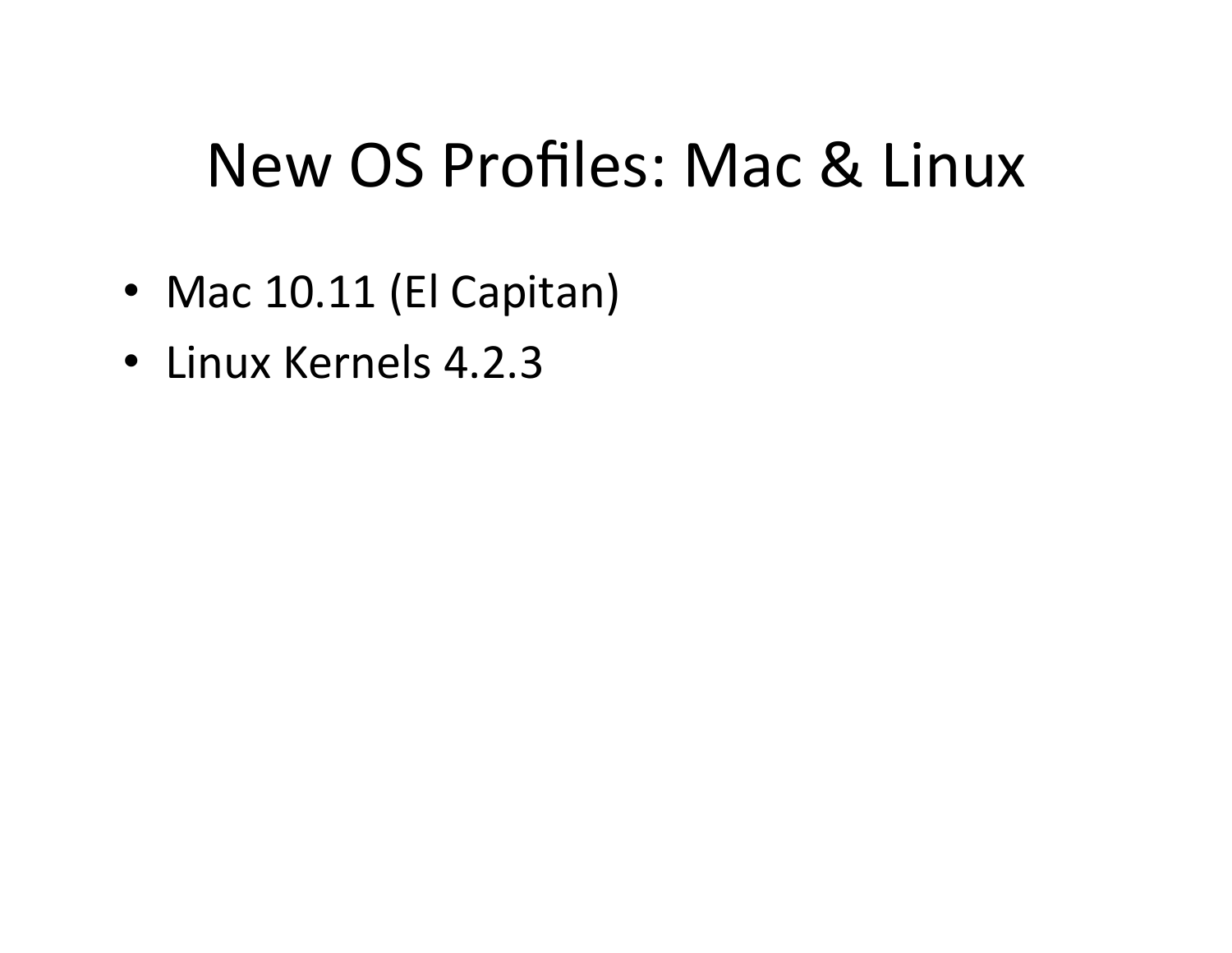## Volatility Plugin Contest (2015)

- 12 submissions evaluated based on creativity, usefulness, effort, completeness, and clarity of documentation
- $1<sup>st</sup>$  place: \$1500 cash or free 5-day Windows Malware and Memory Forensics Training
- 2<sup>nd</sup> place: \$500 cash
- 3<sup>rd</sup> place: \$250 cash
- $4<sup>th</sup>$  and  $5<sup>th</sup>$  place: swag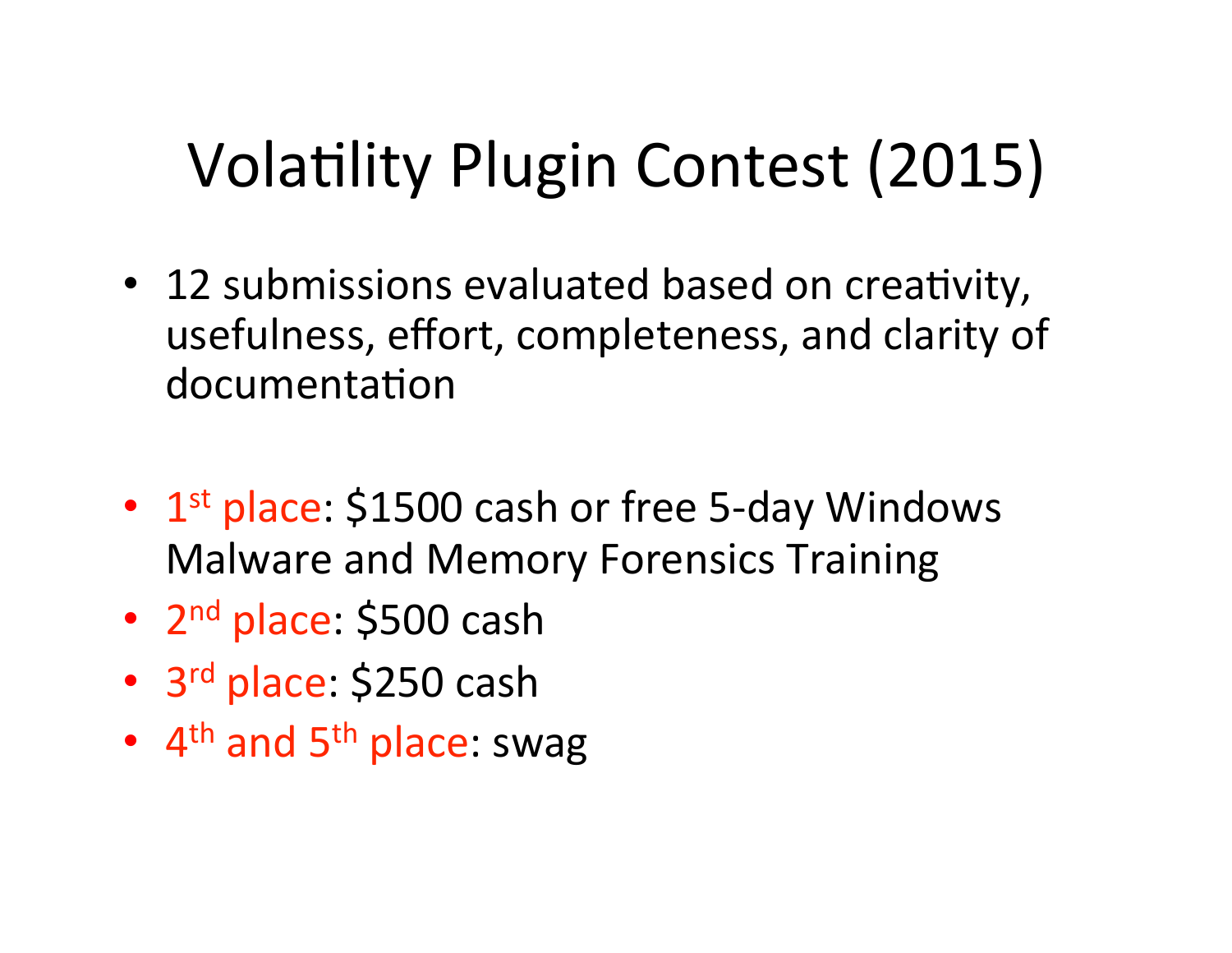# (1st) Shimcache Memory Scan

- Fred House, Andrew Davis, Claudiu Teodorescu (Mandiant/FireEye)
- Evidence of program execution \*before\* the system is rebooted
- Supports Windows XP SP2 through Windows 8 and Server 2012 R2
- Applicable to almost any/all types of cases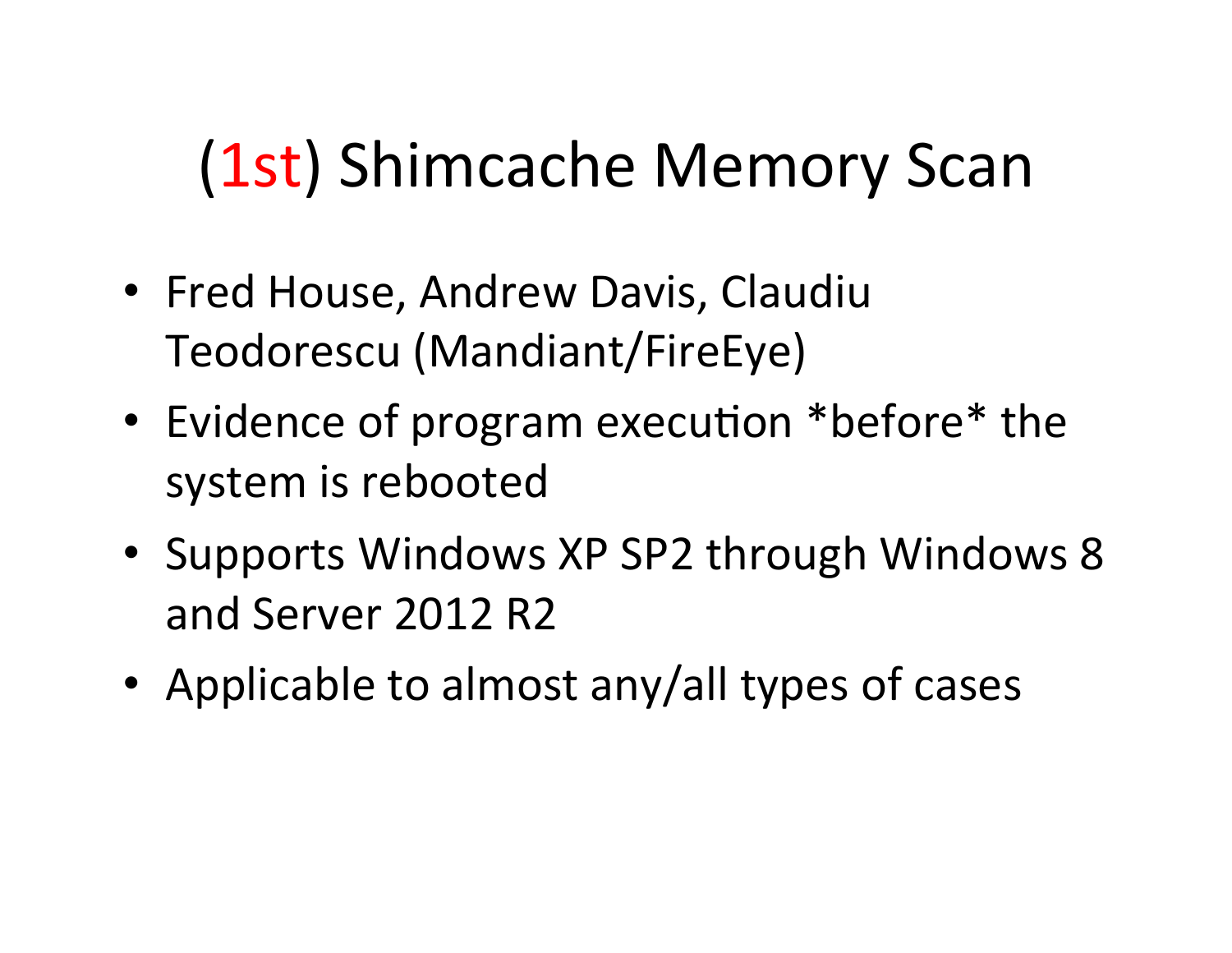| Order | <b>Last Modified</b> | Last Update Exec Flag File Size File Path |      |                                                                 |
|-------|----------------------|-------------------------------------------|------|-----------------------------------------------------------------|
| 1     | 2015-03-12 16:44:52  |                                           | True | SYSVOL\Users\Administrator\Desktop\Dumplt.exe                   |
| 2     | 2013-08-22 11:45:14  |                                           | True | SYSVOL\Windows\System32\wbem\WmiPrvSE.exe                       |
| 3     | 2013-08-22 11:44:42  |                                           | True | SYSVOL\Windows\System32\wbem\WMIADAP.exe                        |
| 4     | 2013-08-22 11:03:41  |                                           | True | SYSVOL\Windows\System32\rundll32.exe                            |
| 5     | 2012-05-01 20:12:56  |                                           | True | SYSVOL\Program Files\VMware\VMware Tools\TPAutoConnect.exe      |
| 6     | 2013-08-22 12:35:25  |                                           | True | SYSVOL\Windows\System32\dllhost.exe                             |
| 7     | 2013-08-22 12:39:50  |                                           | True | SYSVOL\Windows\System32\OpenWith.exe                            |
| 8     | 2012-11-01 01:05:12  |                                           | True | SYSVOL\Program Files\Common Files\VMware\Drivers\vss\comreg.exe |
| 9     | 2013-08-22 12:42:49  |                                           | True | SYSVOL\Windows\System32\taskhost.exe                            |
| 10    | 2012-05-01 20:12:56  |                                           | True | SYSVOL\Program Files\VMware\VMware Tools\TPAutoConnSvc.exe      |
| 11    | 2013-08-22 10:01:15  |                                           | True | SYSVOL\Windows\System32\net1.exe                                |
| 12    | 2013-08-22 10:01:50  |                                           | True | SYSVOL\Windows\System32\net.exe                                 |
| 13    | 2013-08-22 11:01:57  |                                           | True | SYSVOL\Windows\System32\ThumbnailExtractionHost.exe             |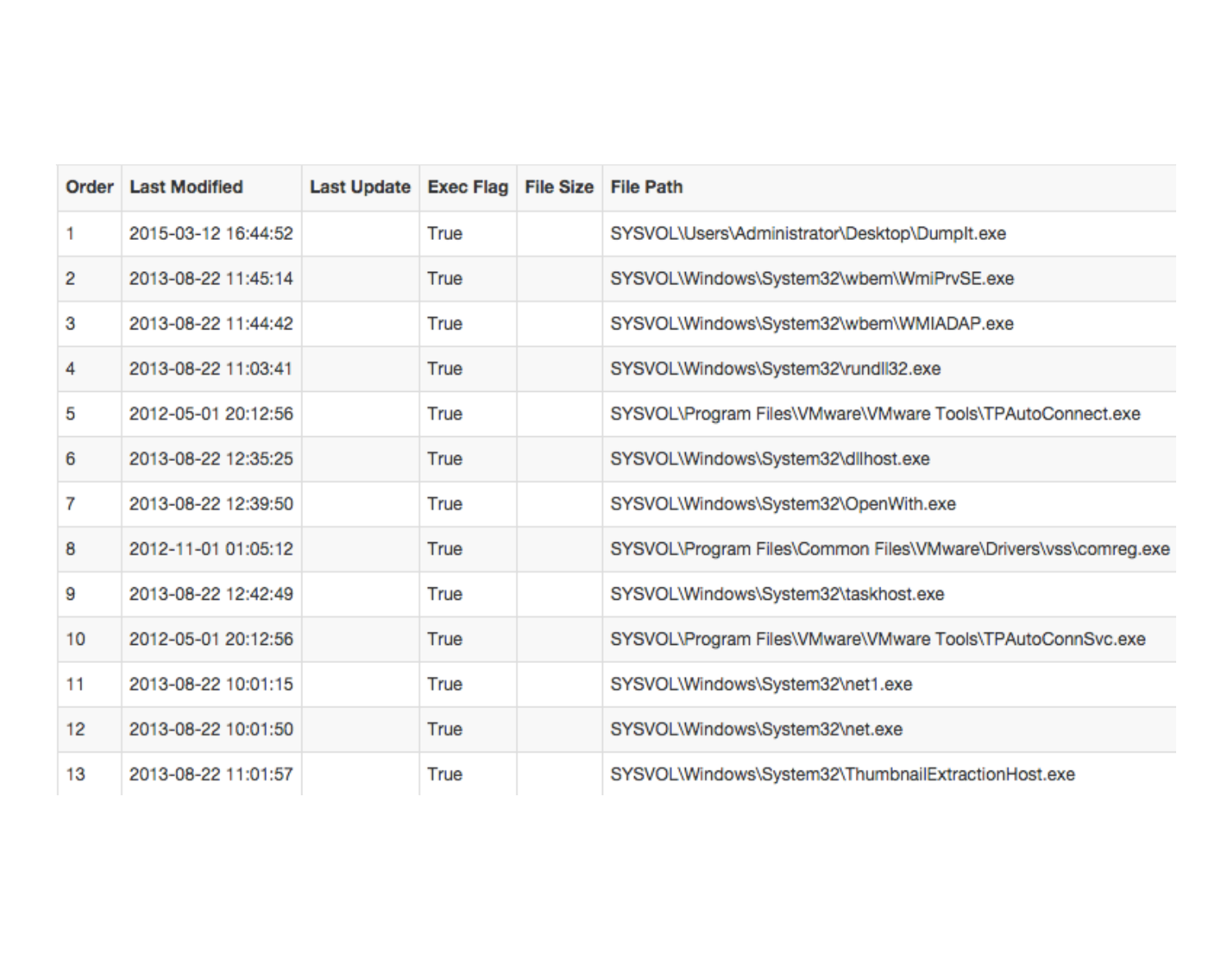# (2<sup>nd</sup>) James Habben: Evolve

- Web interface with AJAX, JQuery, JSON
- Run multiple plugins at once
- Query, filter, and sort the database entries from the web page
- Use or add "morphs" (color coding) to associate countries to IPs, highlight files not in NSRL, etc.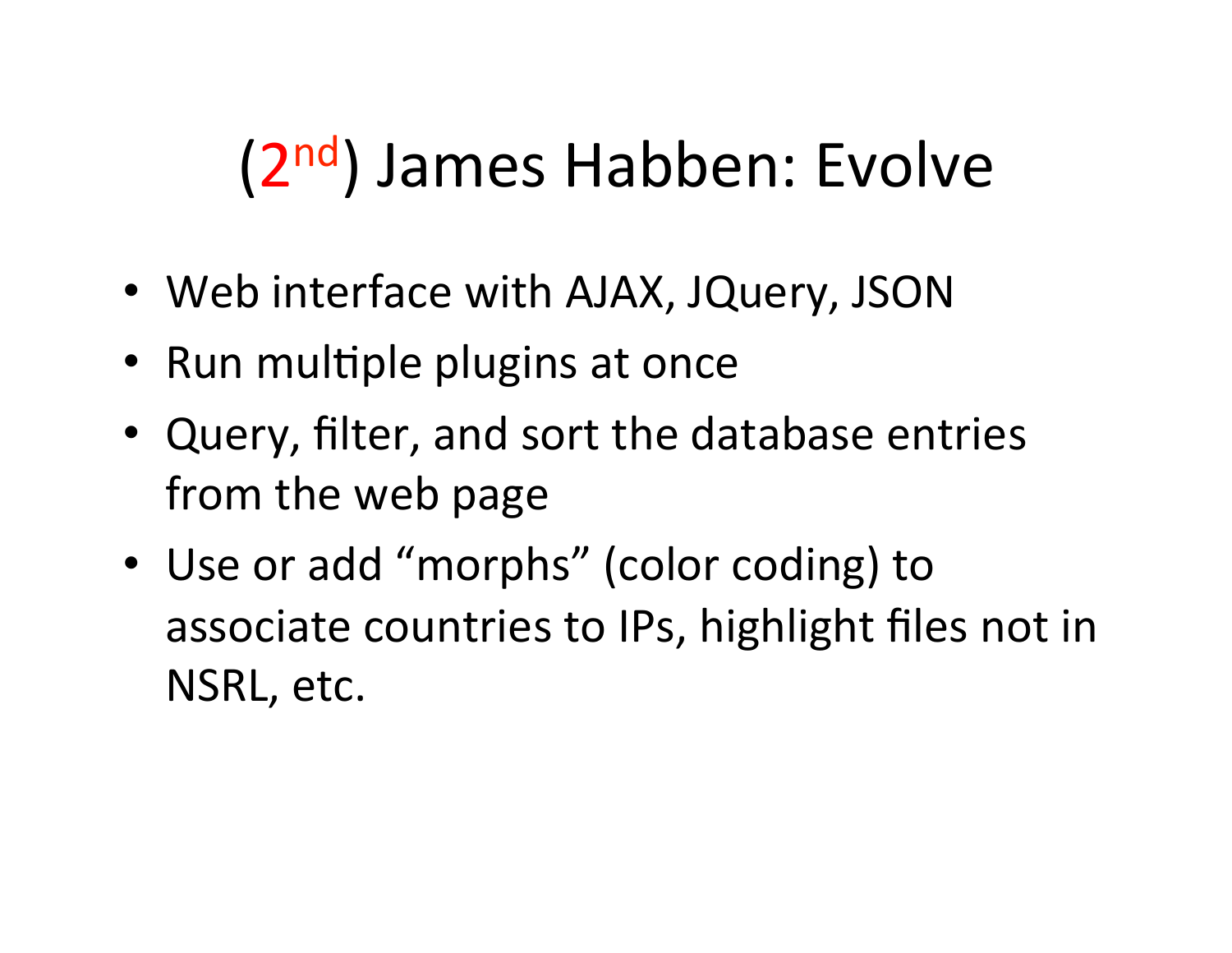### Evolve

| <b>Plugins Morphs</b><br><b>CountryCodedIp</b><br>• connections | config         |    |   | CONNSCAN Show SQL CountryCodedIp IntVsExtIp<br>Show 100 c entries |           |                     | Search:                 |            |
|-----------------------------------------------------------------|----------------|----|---|-------------------------------------------------------------------|-----------|---------------------|-------------------------|------------|
| • connscan                                                      | show<br>show   | id | ۸ | rowparent                                                         | Offset(P) | LocalAddress        | <b>RemoteAddress</b>    | PID        |
| <b>IntVsExtIp</b><br>• connections                              | config<br>show | 1  |   | 0                                                                 | 147093608 | 10.120.245.104:3264 | 12 80.67.6.35:80        | 1880       |
| • connscan                                                      | show           | 2  |   | 0                                                                 | 147105408 | 10.120.245.104:4445 | 10.120.245.103:1191     | 2728       |
| sampleconfig<br>• pslist                                        | config<br>show | 3  |   | 0                                                                 | 147137680 | 10.120.245.104:3280 | 76.13.210.52:80         | 1880       |
| · dillist                                                       | show           | 4  |   | 0                                                                 | 147143648 | 10.120.245.104:3254 | 92.61.248.130:80        | 1880       |
| sample                                                          | config         | 5  |   | 0                                                                 | 147147424 | 10.120.245.104:3258 | 213.174.140.64:80       | 1880       |
| • pslist<br>· dillist                                           | show<br>show   | 6  |   | 0                                                                 | 147154720 | 10.120.245.104:3283 | 208.71.123.131:80       | 1880       |
|                                                                 |                | 7  |   | 0                                                                 | 147165192 | 10.120.245.104:3253 | ■ 213.174.140.64:80     | 1880       |
|                                                                 |                | 8  |   | 0                                                                 | 147169288 | 10.120.245.104:4445 | 10.120.245.103:1189     | 2728       |
|                                                                 |                | 9  |   | 0                                                                 | 147183368 | 10.120.245.104:3266 | ■ 80.67.6.35:80         | 1880       |
|                                                                 |                | 10 |   | $\mathbf 0$                                                       | 147216760 | 10.120.245.104:3260 | ■ 213.174.140.64:80     | 1880       |
|                                                                 |                | 11 |   | 0                                                                 | 147233736 | 10.120.245.104:3287 | ■ 65.61.163.44:80       | 1880       |
|                                                                 |                | 12 |   | 0                                                                 | 148897800 | 10.120.245.104:3256 | ■ 213.174.140.64:80     | 1880       |
|                                                                 |                | 13 |   | 0                                                                 | 148983816 | 10.120.245.104:3298 | 图 124.171.110.108:43675 | 3164       |
|                                                                 |                | 14 |   | 0                                                                 | 149033464 | 10.120.245.104:3226 | ■ 74.125.65.104:80      | 1880       |
|                                                                 |                | 15 |   | 0                                                                 | 149076832 | 127.0.0.1:5152      | 127.0.0.1:3137          | 1500       |
|                                                                 |                | 16 |   | 0                                                                 | 149078024 | 10.120.245.104:3251 | 213.174.140.64:80       | 1880       |
|                                                                 |                | 17 |   | 0                                                                 | 149434744 | $-88.200.229.136:0$ | ■ 73.114.112.32:0       | 64         |
|                                                                 |                | 18 |   | 0                                                                 | 149447688 | 3.0.68.2:25698      | ■ 60.0.128.32:20036     | 2296729608 |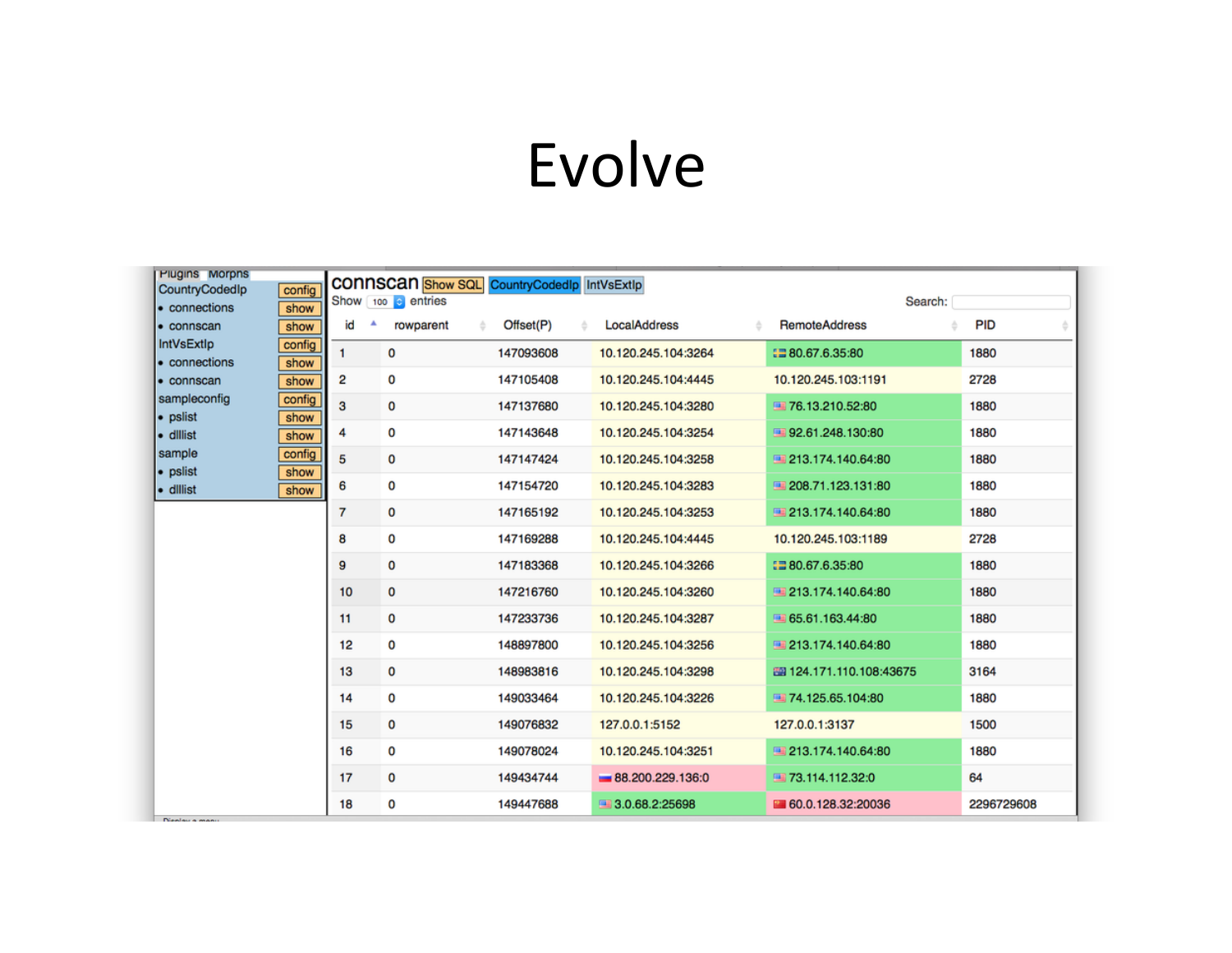## (3rd) Philip Huppert: VM Live Migration

- Thesis: Virtual Machine Introspection During Live Migration
- Full control over the VM with access to migration network traffic
	- No tools installed on ESX or VM
- Offensive/penetration testing
- Forensics
- Scan a VM for malware during the migration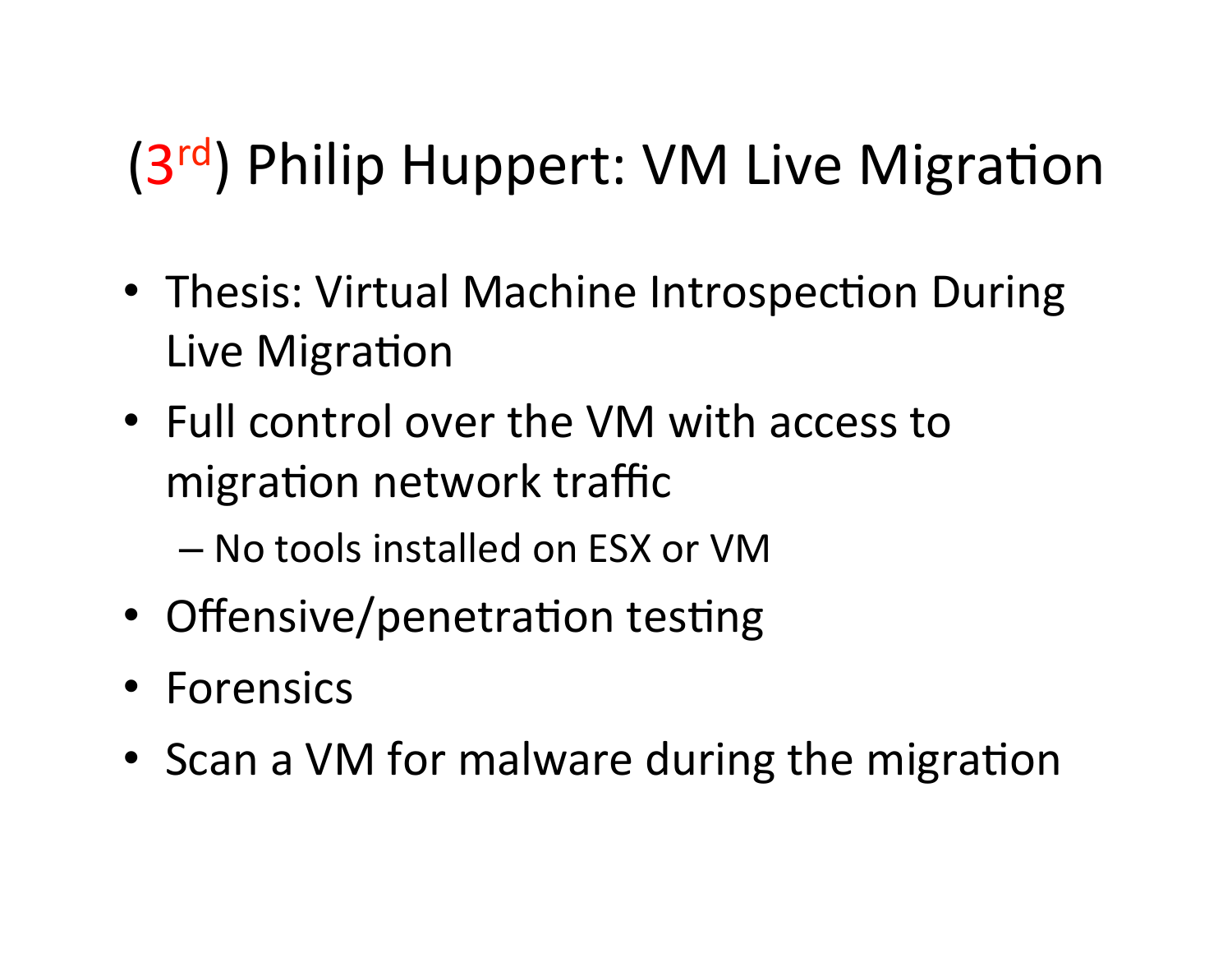### Step 1: Capture ESX Traffic

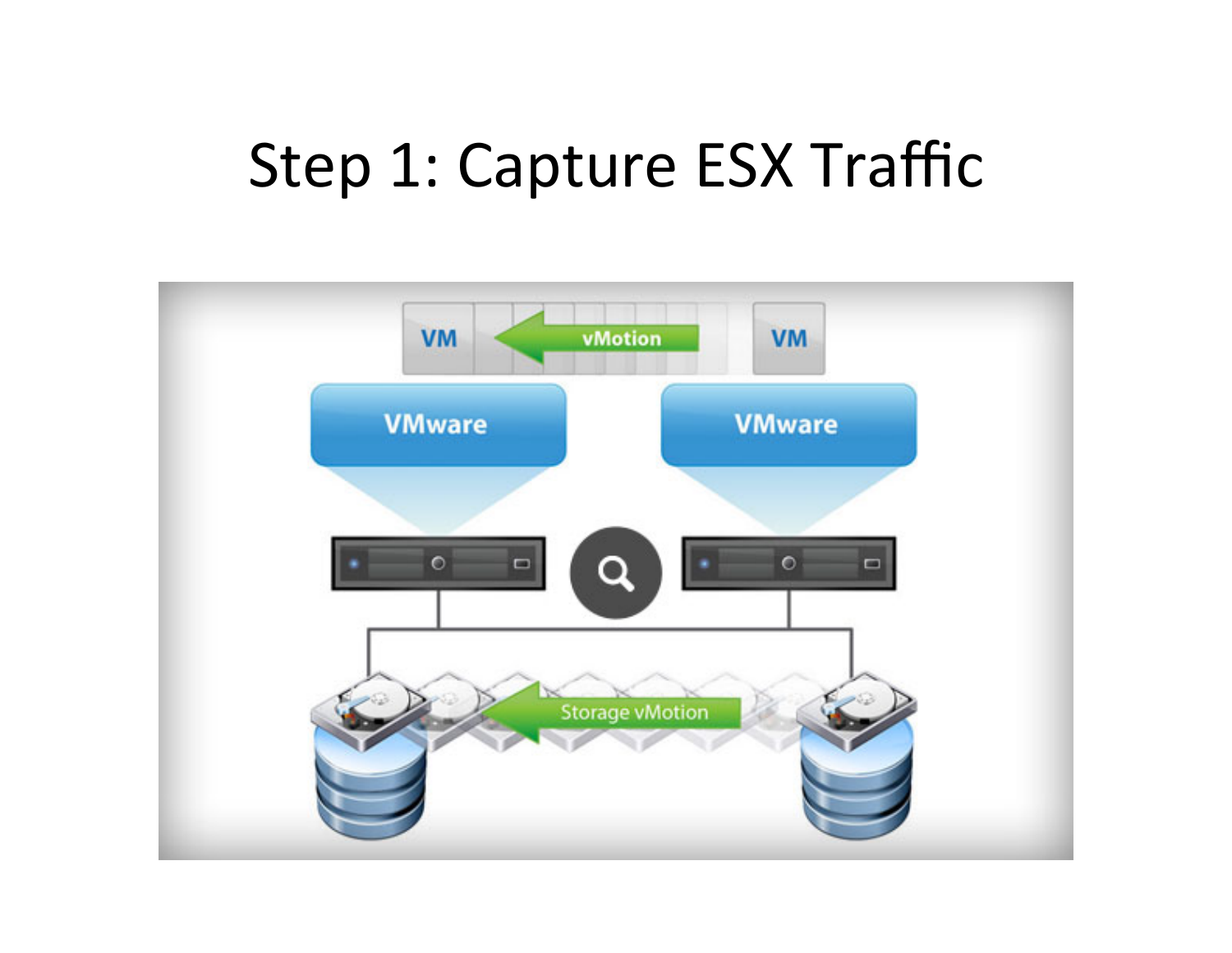### Step 2: Extract RAM from PCAP

\$ **./extract.py winxp\_sp3\_x86\_256mb\_vmotion\_esxi6.pcap**  Processing 192.168.088.010.08000-192.168.088.011.12698 Processing 192.168.088.010.40165-192.168.088.011.08000 Found VMotion migration in 192.168.088.010.40165-192.168.088.011.08000 Saving to /home/philip/ 192.168.088.010.40165-192.168.088.011.08000.vmig Processing 192.168.088.010.25811-192.168.088.011.08000 Processing report.xml

\$ **mv 192.168.088.010.40165-192.168.088.011.08000.vmig winxp.vmig**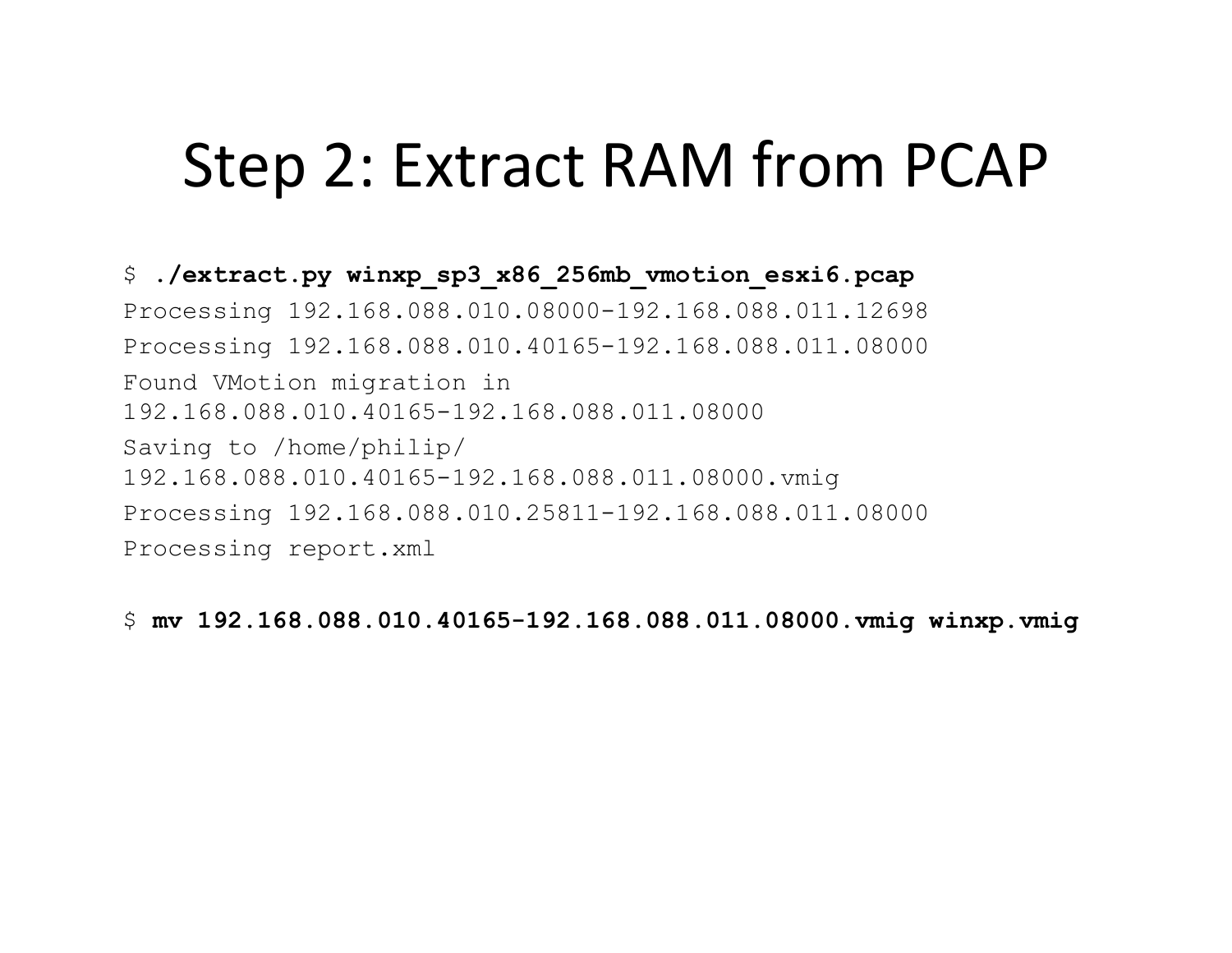#### $(4<sup>th</sup>)$  Ying Li: Python Strings and SSH Keys

- Presented at PyCon 2015
- Extract and contextualize strings within a Python process
- Map strings back to key-value pairs in a dictionary
- Recover RSA keys from the heap of an sshagent
- https://www.youtube.com/watch? v=tMKXcc2-xO8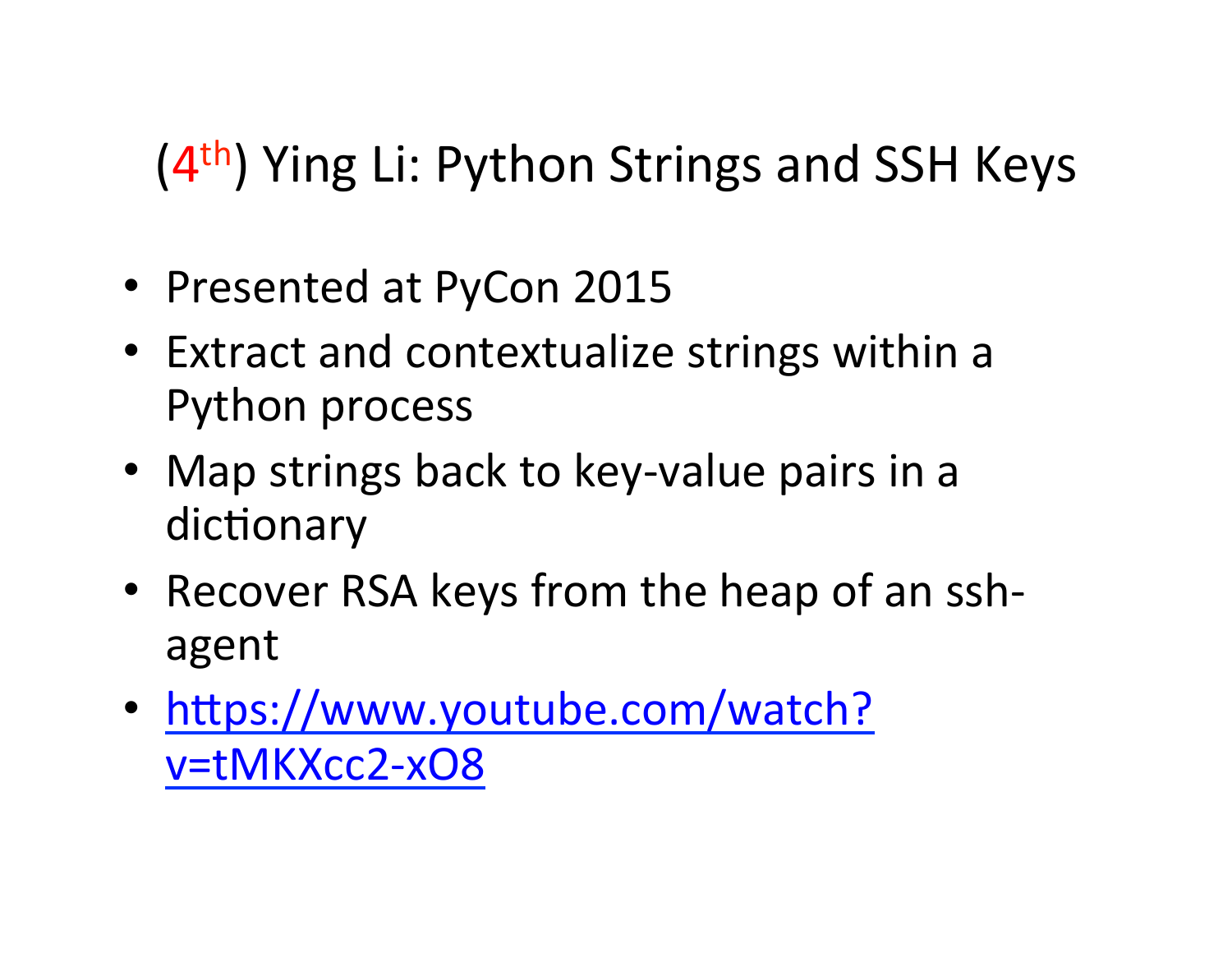## Python Strings and SSH Keys

#### \$ python vol.py -f <FILE>  $\lim_{x\to a}$  python\_strings

Volatility Foundation Volatility Framework 2.5

| Pid  | Name      | Size | String                     |
|------|-----------|------|----------------------------|
| 8414 | python    | - 48 | This is a python string [] |
| 8414 | python 21 |      | this is another value      |
| 8414 | python    | 15   | this is the key            |

#### \$ python vol.py -f <FILE> linux\_ssh\_keys --dump-dir /tmp

Volatility Foundation Volatility Framework 2.5

| Pid  | <b>Name</b> | Found-Key Filename    |
|------|-------------|-----------------------|
| 8394 | ssh-agent   | /tmp/8394.ssh-agent.1 |
| 8394 | ssh-agent   | /tmp/8394.ssh-agent.2 |
| 8394 | ssh-agent   | /tmp/8394.ssh-agent.3 |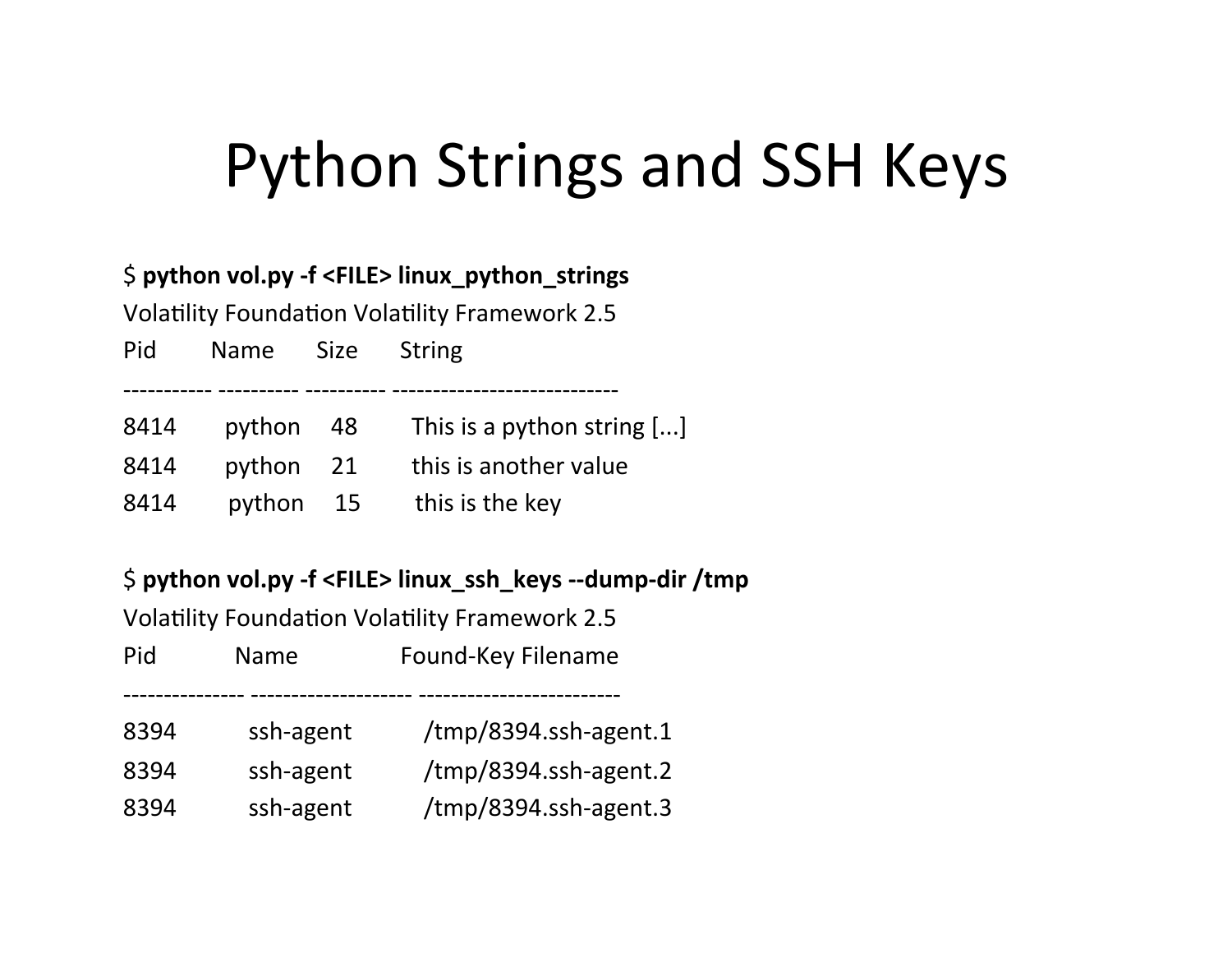## (5<sup>th</sup>) Adam Bridge: NDIS Packet Scan

- Finds packets/frames in NDIS shared memory
- RAM shared between the OS and DMA NIC
- Output as text or pcap
- Decodes NetBIOS in DNS traffic
- Less chance of FPs and fake/decoys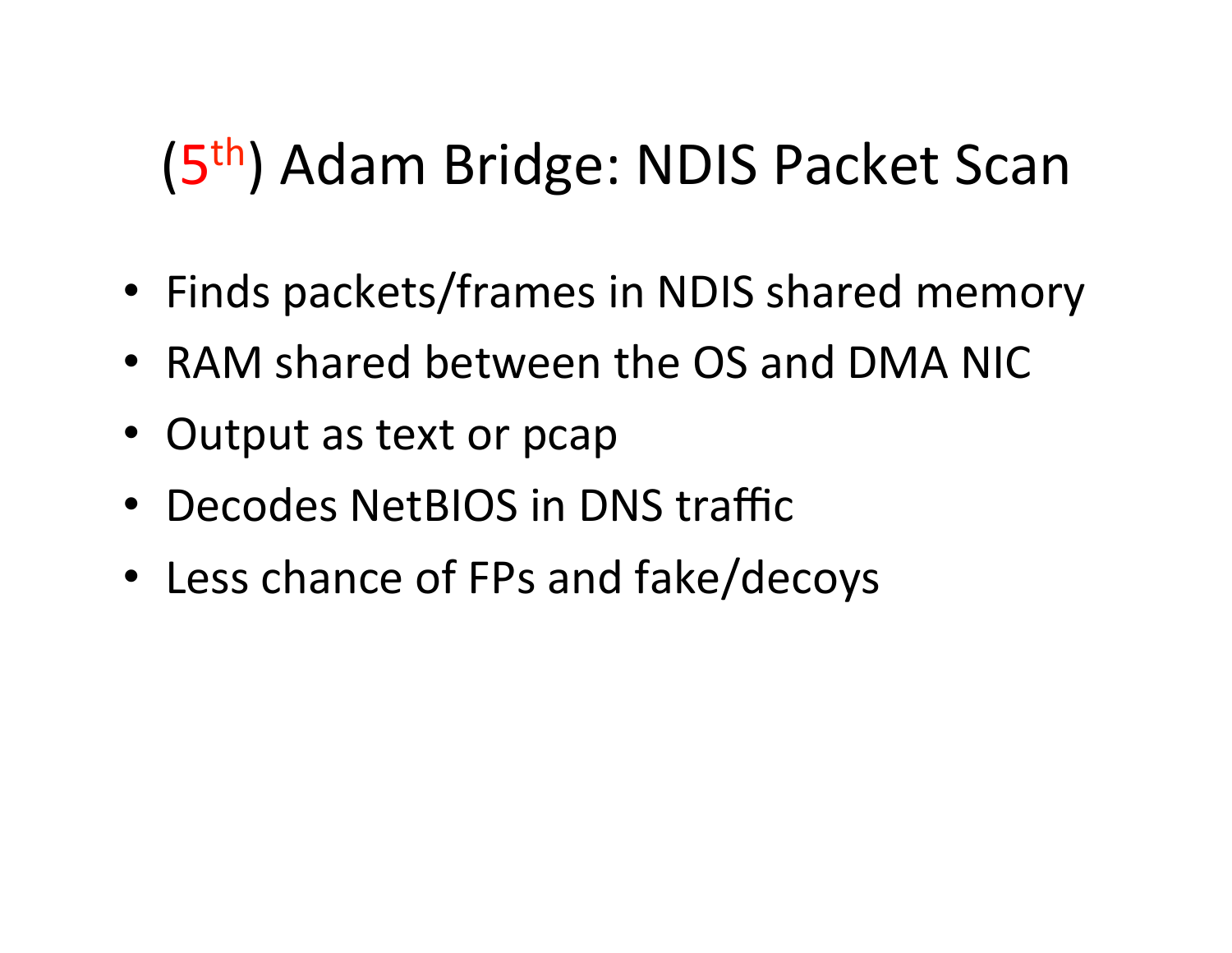## ndispktscan

| Offset (V) | Prot Source IP       | Destination IP |       | SPort DPort Flags |
|------------|----------------------|----------------|-------|-------------------|
|            |                      |                |       |                   |
| 0x870f5ff8 | 0x06 192.168.203.134 | 23.63.99.217   | 49311 | 80 ACK            |
| 0x870f6ff8 | 0x06 192.168.203.134 | 205.185.216.10 | 49286 | 80 ACK, RST       |
| 0x870f7ff8 | 0x06 192.168.203.134 | 208.146.36.220 | 49283 | 80 ACK, RST       |
| 0x870f8ff8 | 0x06 192.168.203.134 | 46.228.164.11  | 49278 | 80 ACK, RST       |
| 0x870f9ff8 | 0x06 192.168.203.134 | 208.146.36.221 | 49263 | 80 ACK, RST       |
| 0x870faff8 | 0x06 192.168.203.134 | 208.146.36.221 | 49271 | 80 ACK, RST       |
| 0x870fcff8 | 0x06 192.168.203.134 | 23.63.99.217   | 49311 | 80 ACK            |
| 0x870fdff8 | 0x06 192.168.203.134 | 23.63.99.217   | 49311 | 80 ACK            |
| 0x870feff8 | 0x06 192.168.203.134 | 23.63.99.217   | 49311 | 80 ACK            |
| 0x870ffff8 | 0x06 192.168.203.134 | 23.63.99.217   | 49311 | 80 ACK            |
| 0x87100ff8 | 0x06 192.168.203.134 | 23.63.99.217   | 49311 | 80 ACK            |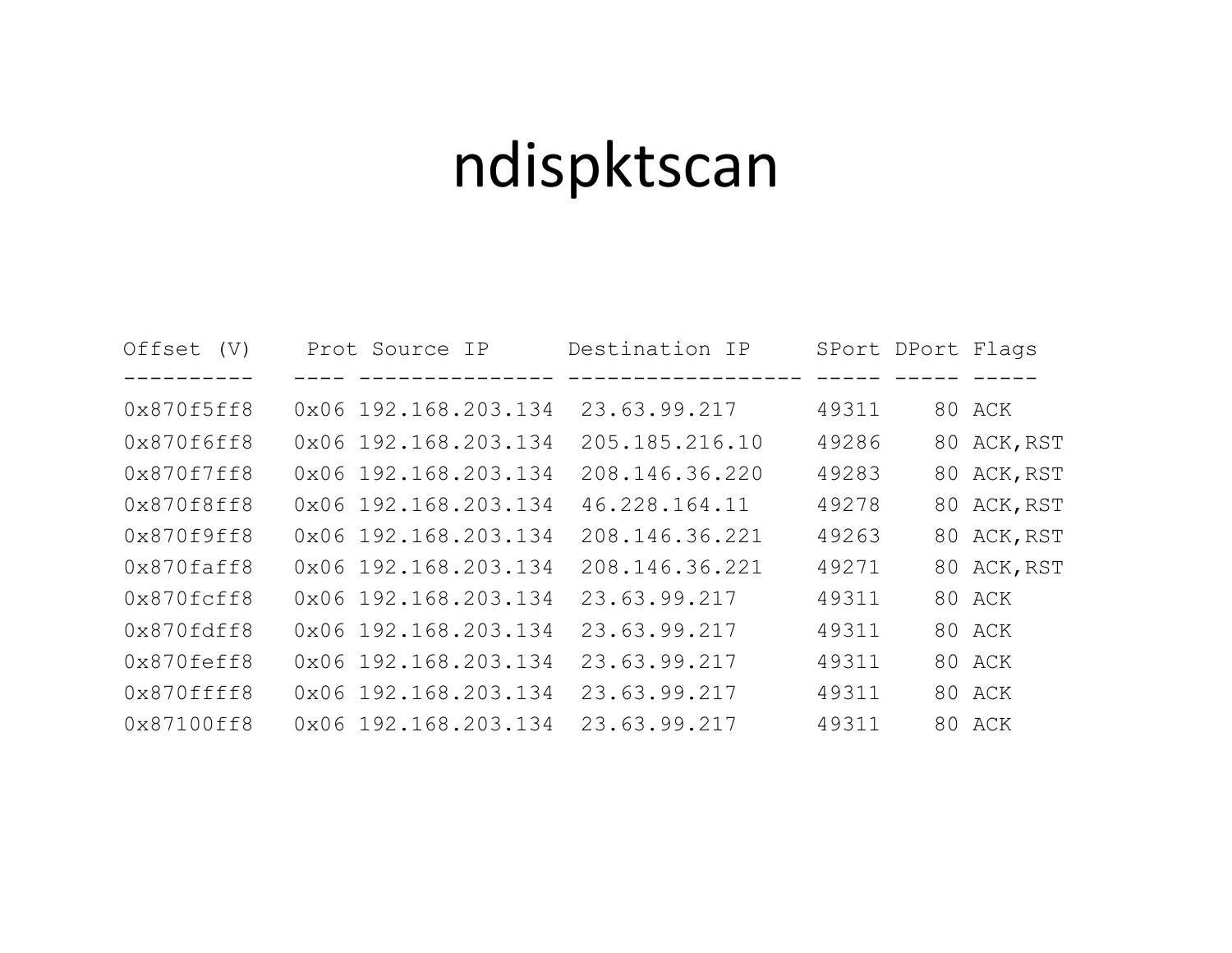## Monnappa Ka: Linux Memory Diff

- Compares baseline and infected Linux memory dumps
- · Videos:
	- Tsunami:

https://www.youtube.com/watch?v=Fw5FrVwJslw

- Xingiquan:

https://www.youtube.com/watch?v= RuZ-IVysxQ

- Average Coder Rootkit: https://www.youtube.com/watch?v=zKjsANieis8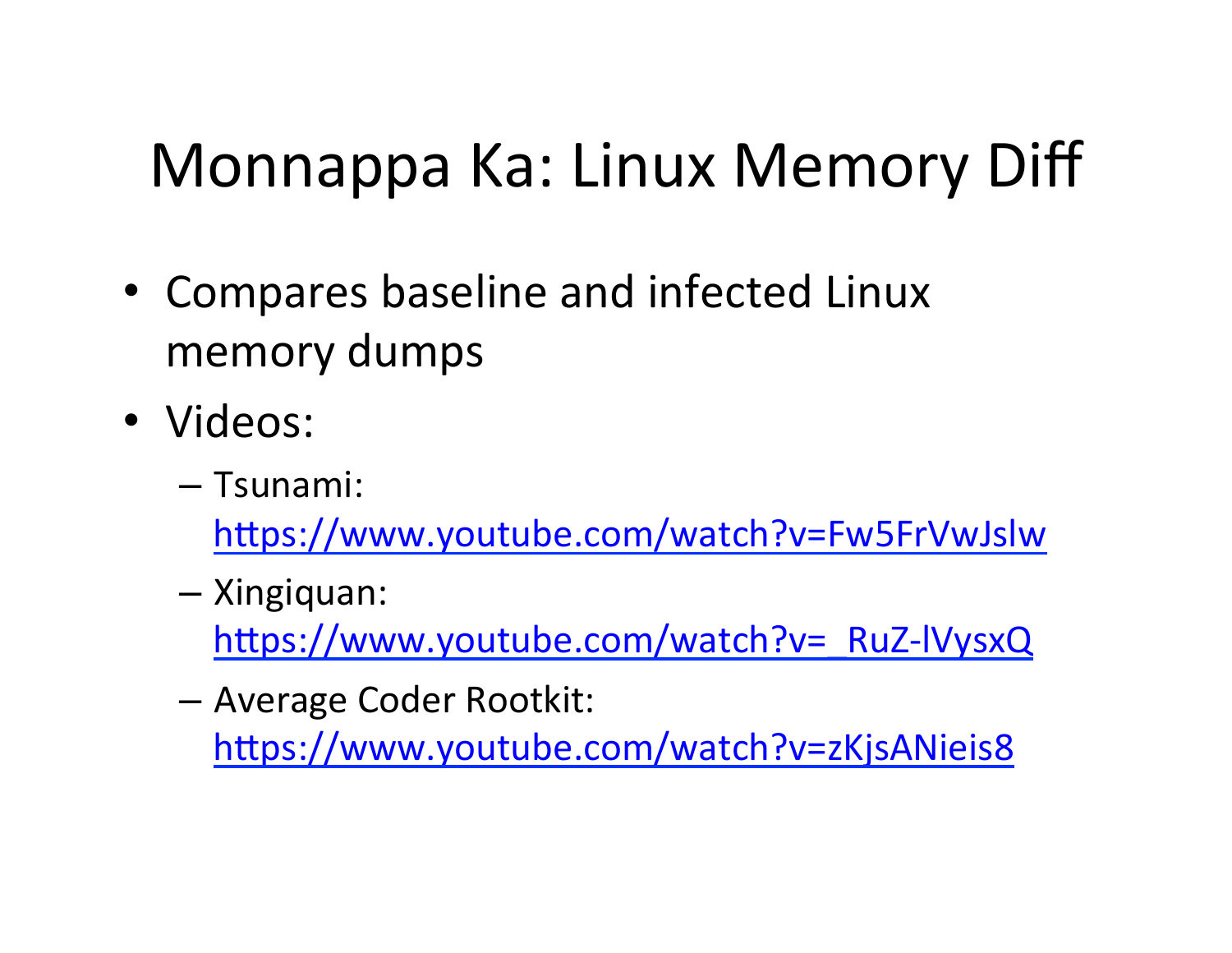#### DIFF\_PSLIST

| <b>Offset</b>                      | Name | Pid  |                | Uid                   |
|------------------------------------|------|------|----------------|-----------------------|
| 0xffff88001bca8000 aptd            |      | 2667 |                | $\Theta$              |
| 0xffff88000aee96f0 nm-dispatcher.a |      | 2701 |                | $\Theta$              |
| 0xffff8800021e44d0 tsuna           |      | 2659 |                | 0                     |
| 0xffff88001bd58000 strace          |      | 2657 |                | 0                     |
| DIFF PSXVIEW                       |      |      |                |                       |
| Offset(V)                          | Name |      |                | PID pslist pid hash   |
| 0xffff88001bca8000 aptd            |      |      | 2667 True      | True                  |
| 0xffff88000aee96f0 nm-dispatcher.a |      |      | 2701 True True |                       |
| $0 \times f$ fff6800021e44d0 tsuna |      |      | 2659 True True |                       |
| 0xffff88001bd58000 strace          |      |      | 2657 True      | True                  |
| DIFF PIDHASHTABLE                  |      |      |                |                       |
| Offset                             | Name | Pid  |                | Uid                   |
| 0xffff88001bca8000 aptd            |      | 2667 |                | $\Theta$              |
| 0xffff88000aee96f0 nm-dispatcher.a |      | 2701 |                | $\boldsymbol{\Theta}$ |
| 0xffff8800021e44d0 tsuna           |      | 2659 |                | 0                     |
| 0xffff88001bd58000 strace          |      | 2657 |                | 0                     |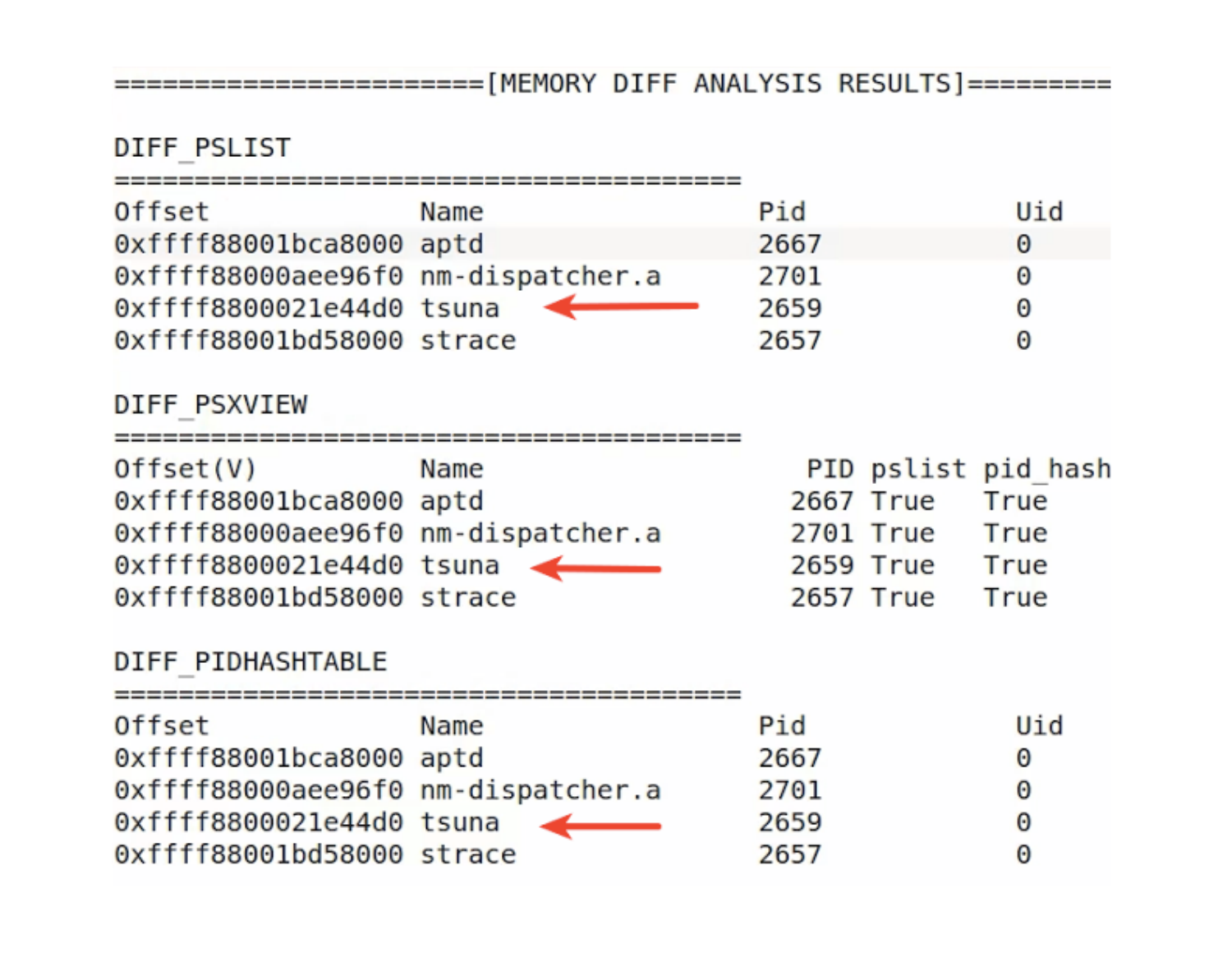## Bartosz Inglot: Scheduled Tasks

- Finds jobs created by the `at` command and the task scheduler
- Detect persistence, lateral movement, attempts to run with SYSTEM privileges
- Based on Jamie Levy's jobparser.py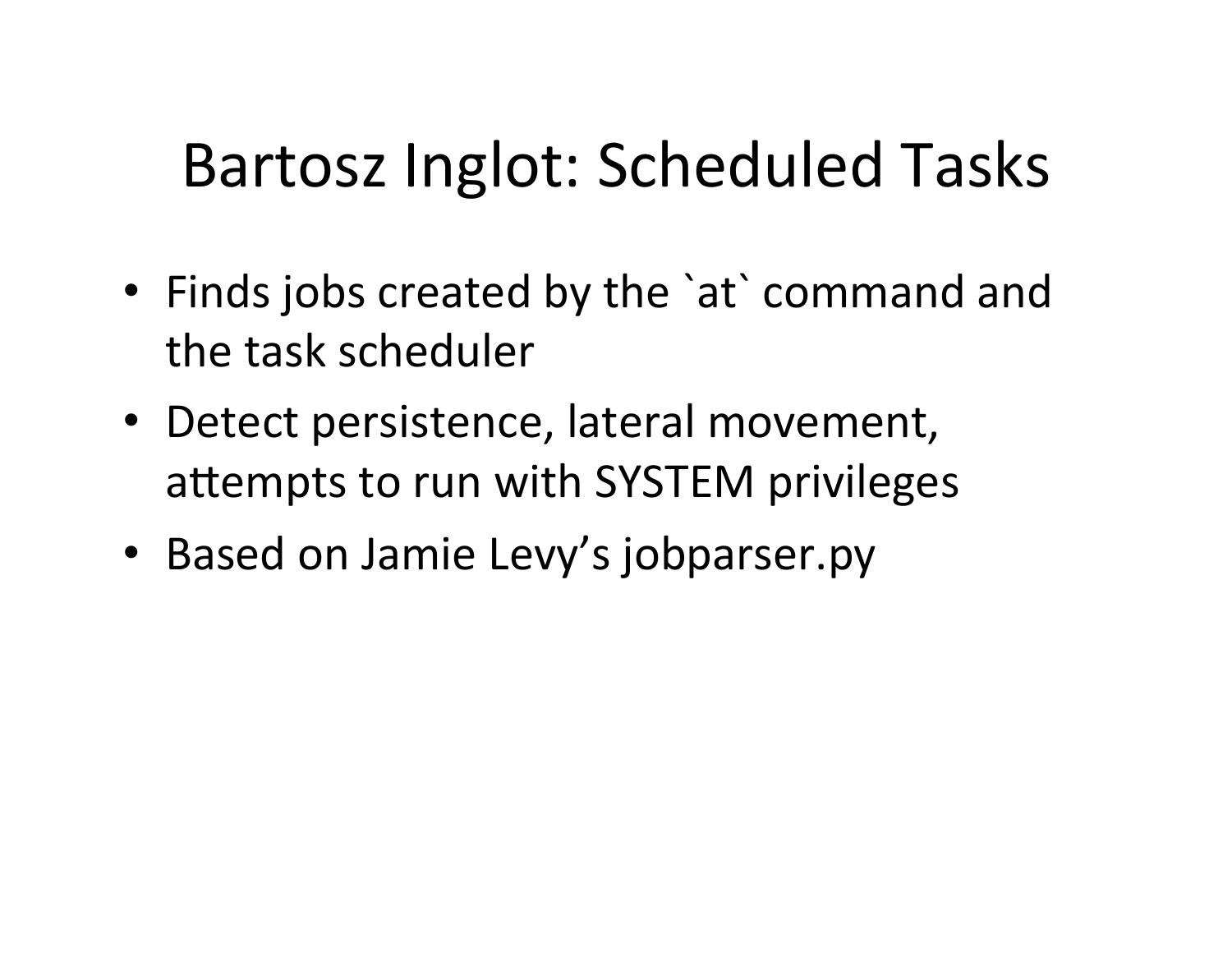### schtasks

#### \$ **python vol.py -f <FILE> schtasks**

| Offset (P) :       | 0x12ab2118                   |
|--------------------|------------------------------|
| ScheduledDate:     | 2012-11-26 19:30:00.000      |
| MostRecentRunTime: | 2012-11-26 19:30:00.021      |
| Application:       | wc.exe                       |
| Author:            | SYSTEM                       |
| Parameters:        | $-e$ $-e$ $h.$ out           |
| RunInstanceCount:  |                              |
| MaxRunTime:        | 72:00:00.0                   |
| ExitCode:          | 0x00000000                   |
| Comment:           | Created by NetScheduleJobAdd |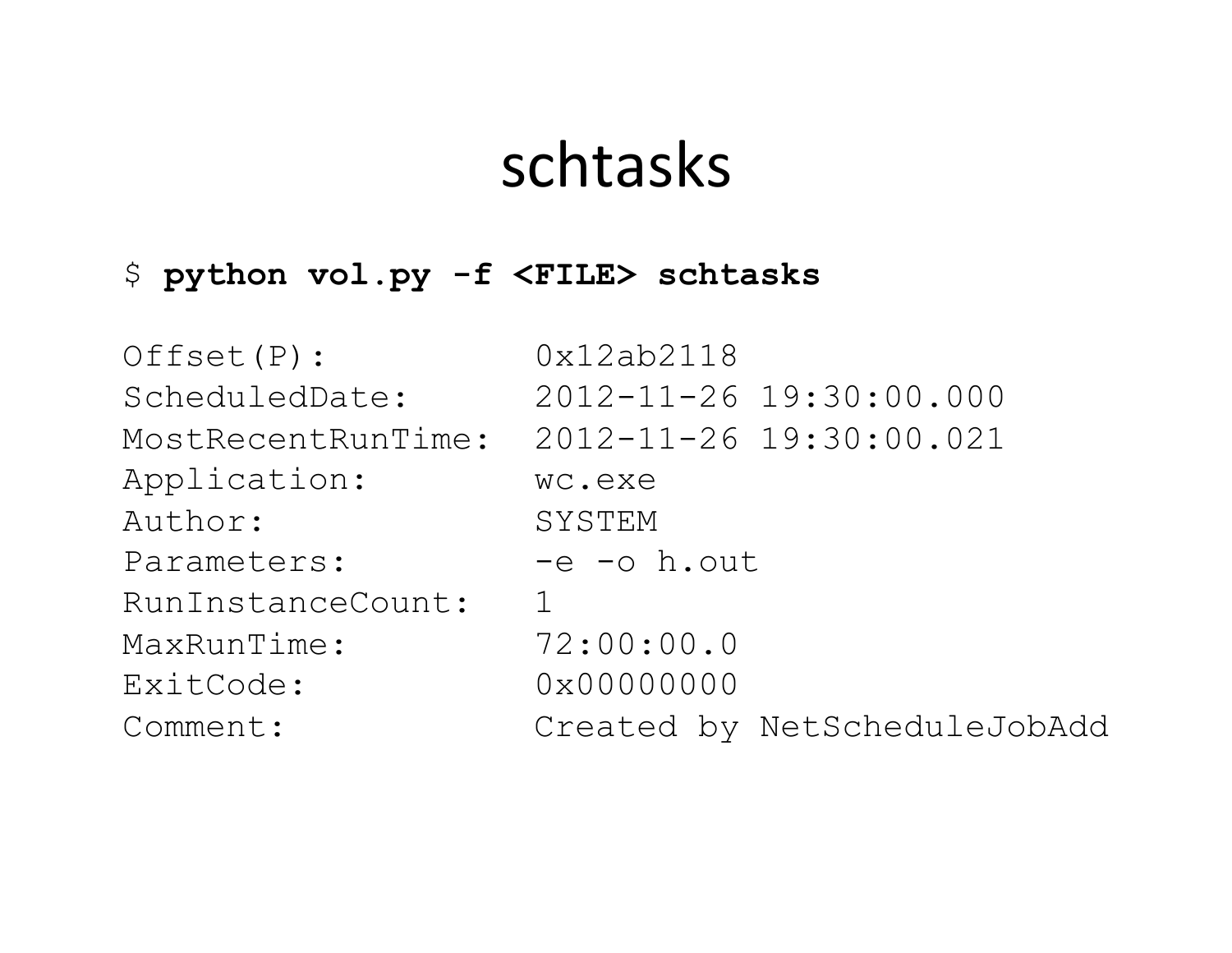### Joe Greenwood: HT (RCS) Attribution

- Finds Hacking Team Galileo Remote Control System (RCS)
- Not your average signature/string based detection
- Uses heuristics on named shared memory sections
	- $-$  This never touches disk
- Attribution based on "watermarks" linked to HT customers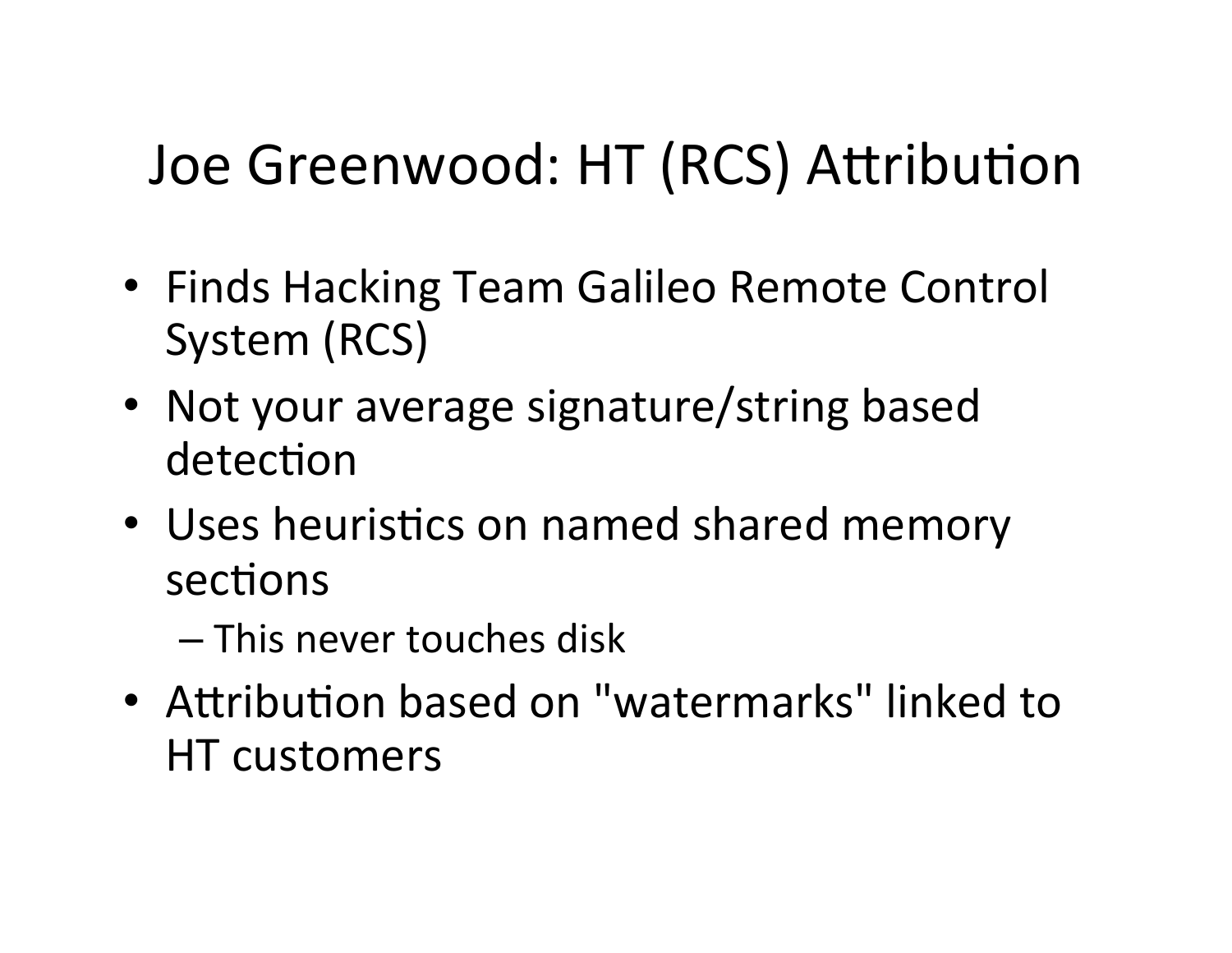### attributeht

#### \$ python vol.py -f <FILE> attributeht

Volatility Foundation Volatility Framework 2.4 Hacking Team Galileo RCS Implant Detection - 4ARMED Ltd

| PID                                | Watermark | Process      | Implant Type  | Attrib     |
|------------------------------------|-----------|--------------|---------------|------------|
| 2584                               | 30qZ1N5a  | wscntfy.exe  | Elite/Soldier | FAE-FURLAN |
| 2584                               | 30qZ1N5   | wscntfy.exe  | Elite/Soldier |            |
| 2896                               | 30qZ1N5a  | explorer.exe | Elite/Soldier | FAE-FURLAN |
| 2896                               | 30qZ1N5   | explorer.exe | Elite/Soldier |            |
| $\Gamma$ and $\Gamma$ and $\Gamma$ |           |              |               |            |

[snip]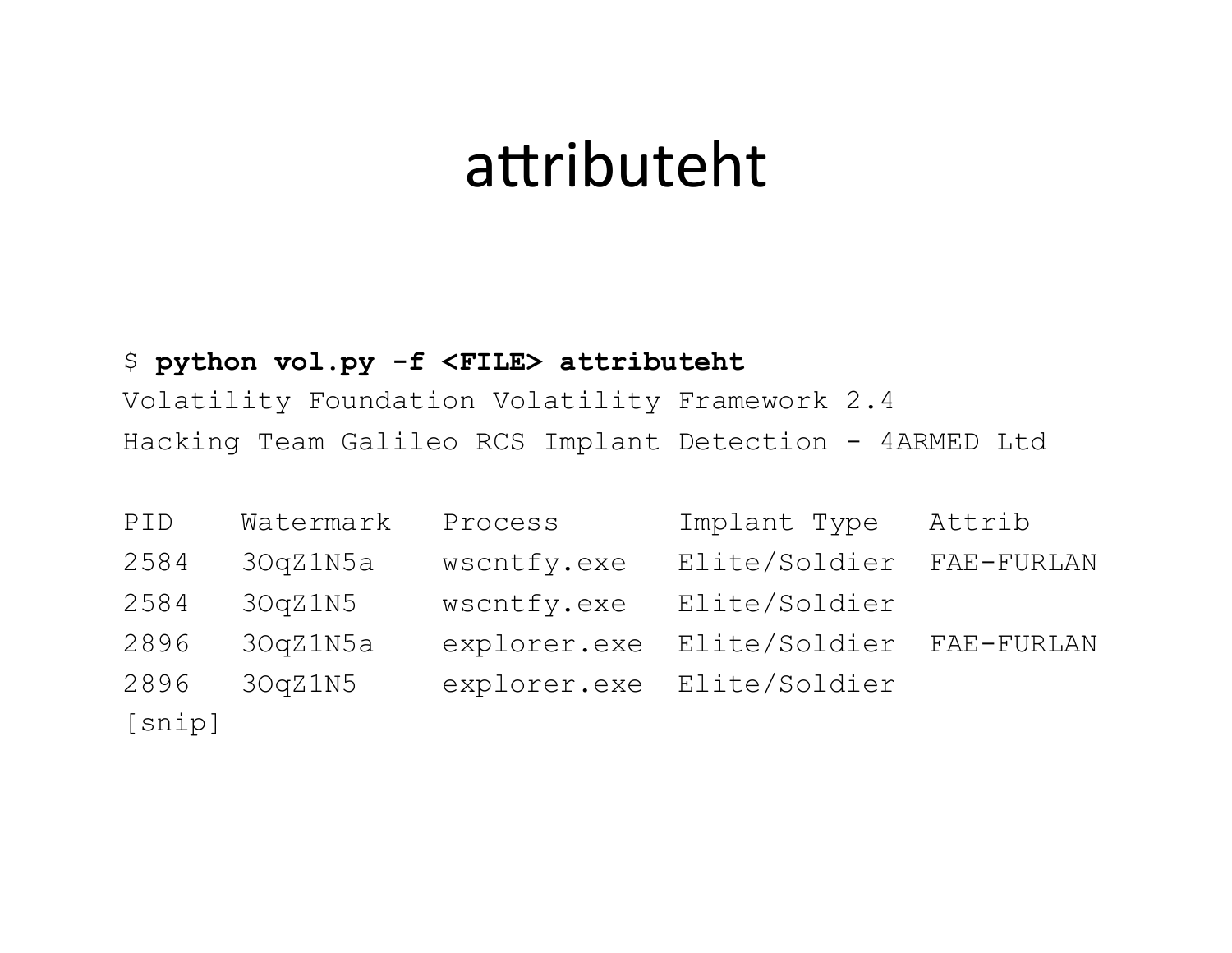## EG-CERT: GVol

- By May Medhat and Mohamad Shawkey
- Lightweight GUI written in Java
- Preconfigured and customizable batch scripts
- Users can add/register new plugins to support future versions of Volatility
- Integrates documentation from Art of **Memory Forensics**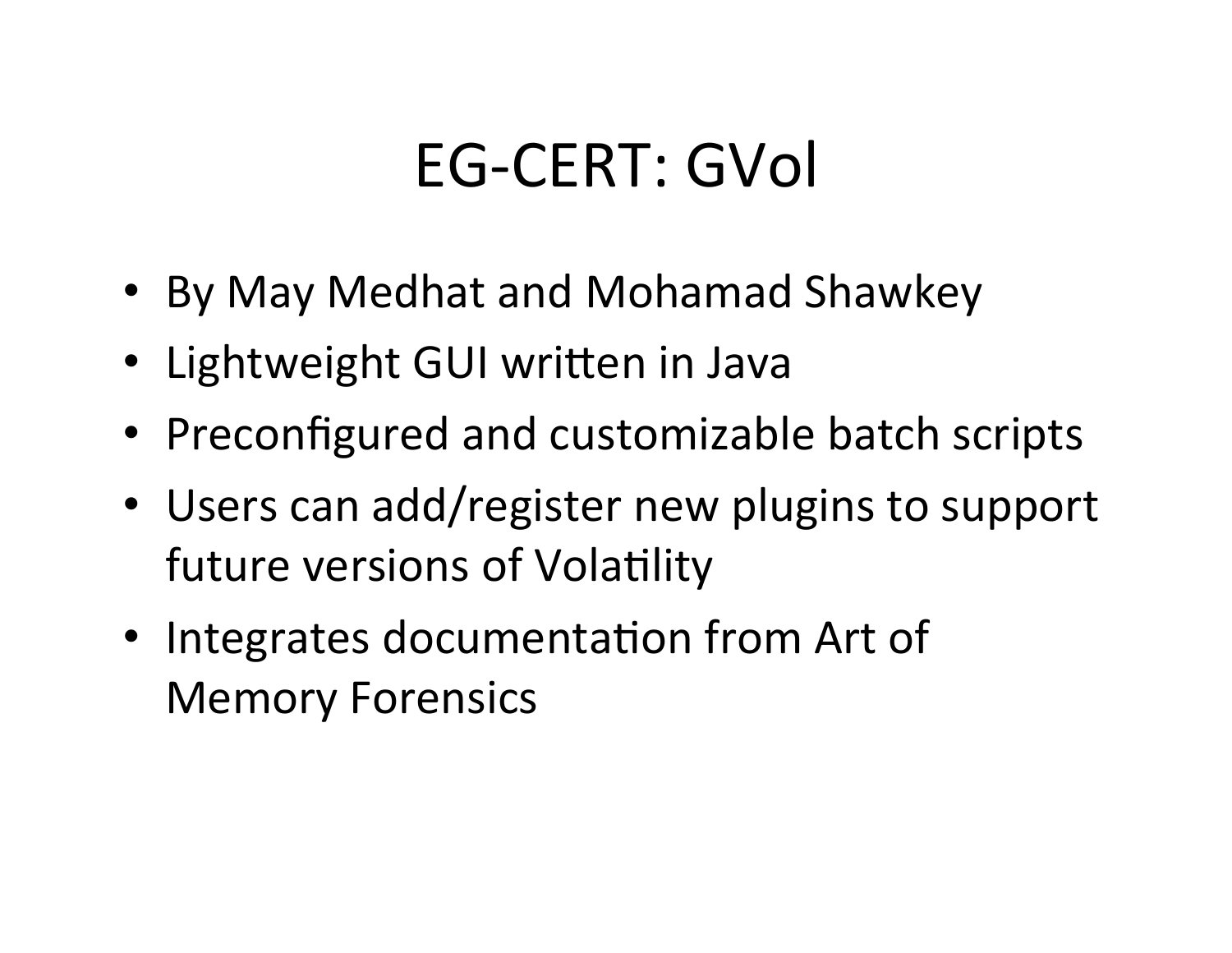|                                           | ×    |
|-------------------------------------------|------|
| <b>Batch Files</b>                        |      |
| <b>Batch File Name</b>                    |      |
| Code Injection                            |      |
| Network Artifacts                         |      |
| Process Objects Analysis                  |      |
| Rogue Processes                           |      |
| <b>Rootkits</b>                           |      |
| Rootkits (Hooking)                        |      |
|                                           |      |
|                                           |      |
| Add new batch file                        |      |
|                                           |      |
| Name:<br>Add                              |      |
|                                           |      |
| Selected batch file plugins               |      |
| <b>Plugin Name</b>                        |      |
| pslist                                    |      |
| psscan                                    |      |
| pstree                                    |      |
| psxview                                   |      |
|                                           |      |
|                                           |      |
|                                           |      |
|                                           |      |
|                                           |      |
| Add Plugin to The Selected Batch File     |      |
| <b>Select Plugin Apihooks</b><br>Add<br>▼ |      |
|                                           | Done |
|                                           |      |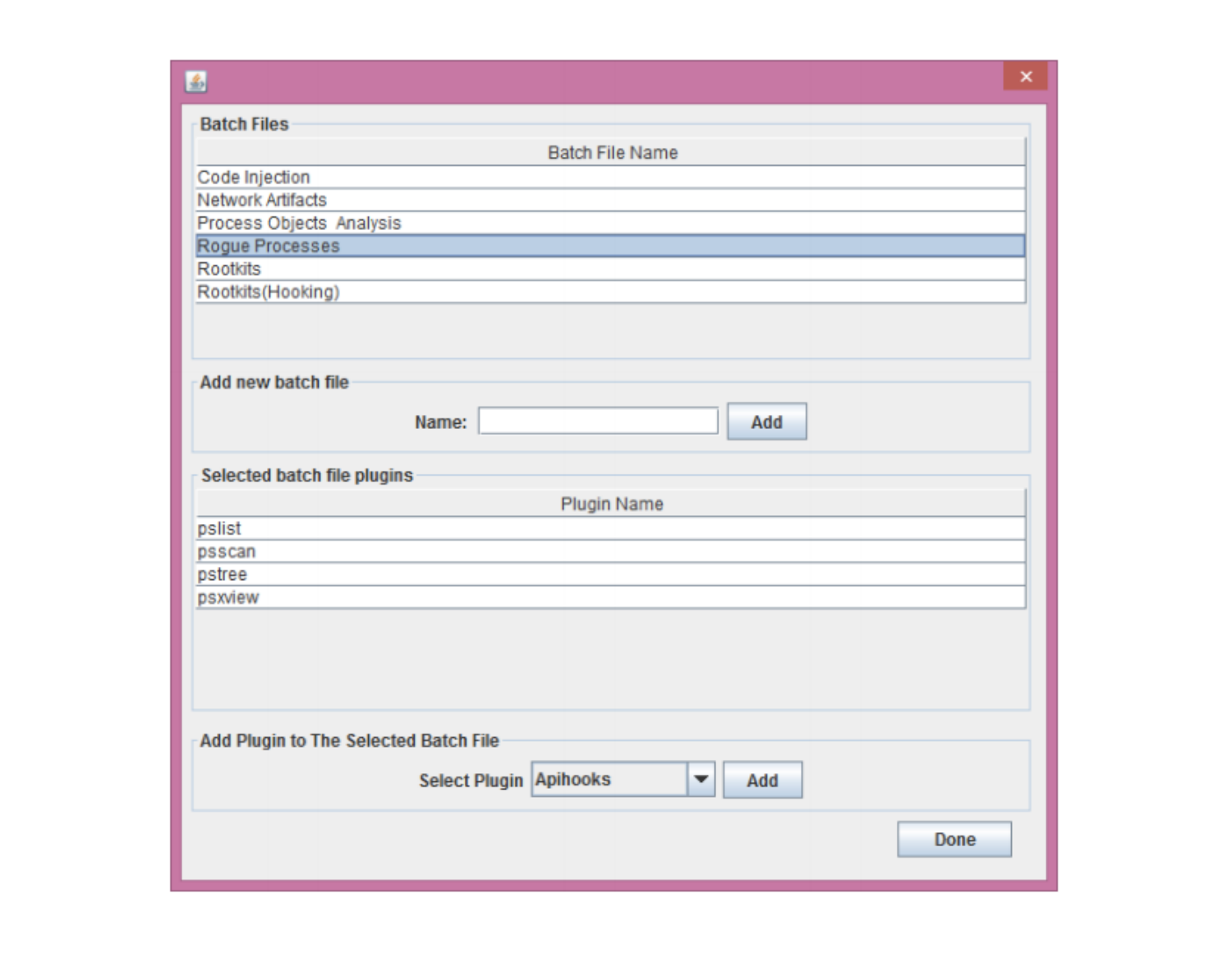## Alexander Tarasenko

• Pykd address space lets you run Volatility inside Windbg

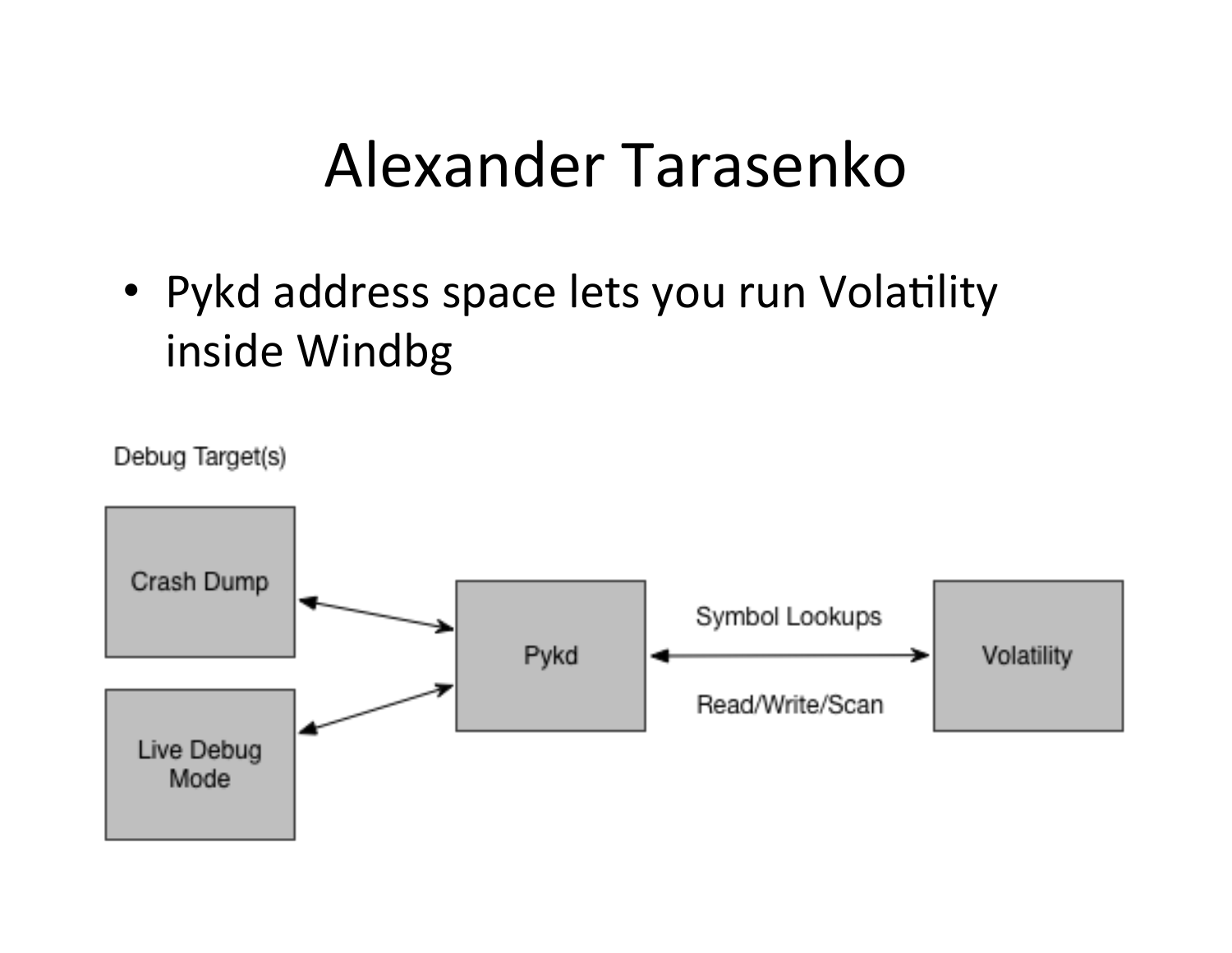## Loïc Jaquemet: Haystack

- Interface between Volatility and Haystack
- Define structures and constraints manually or from C header files
- Scan for them throughout process memory
	- $-$  Alternate method to find HEAPs
	- OpenSSL session keys
	- $-$  Any structures that Volatility scans for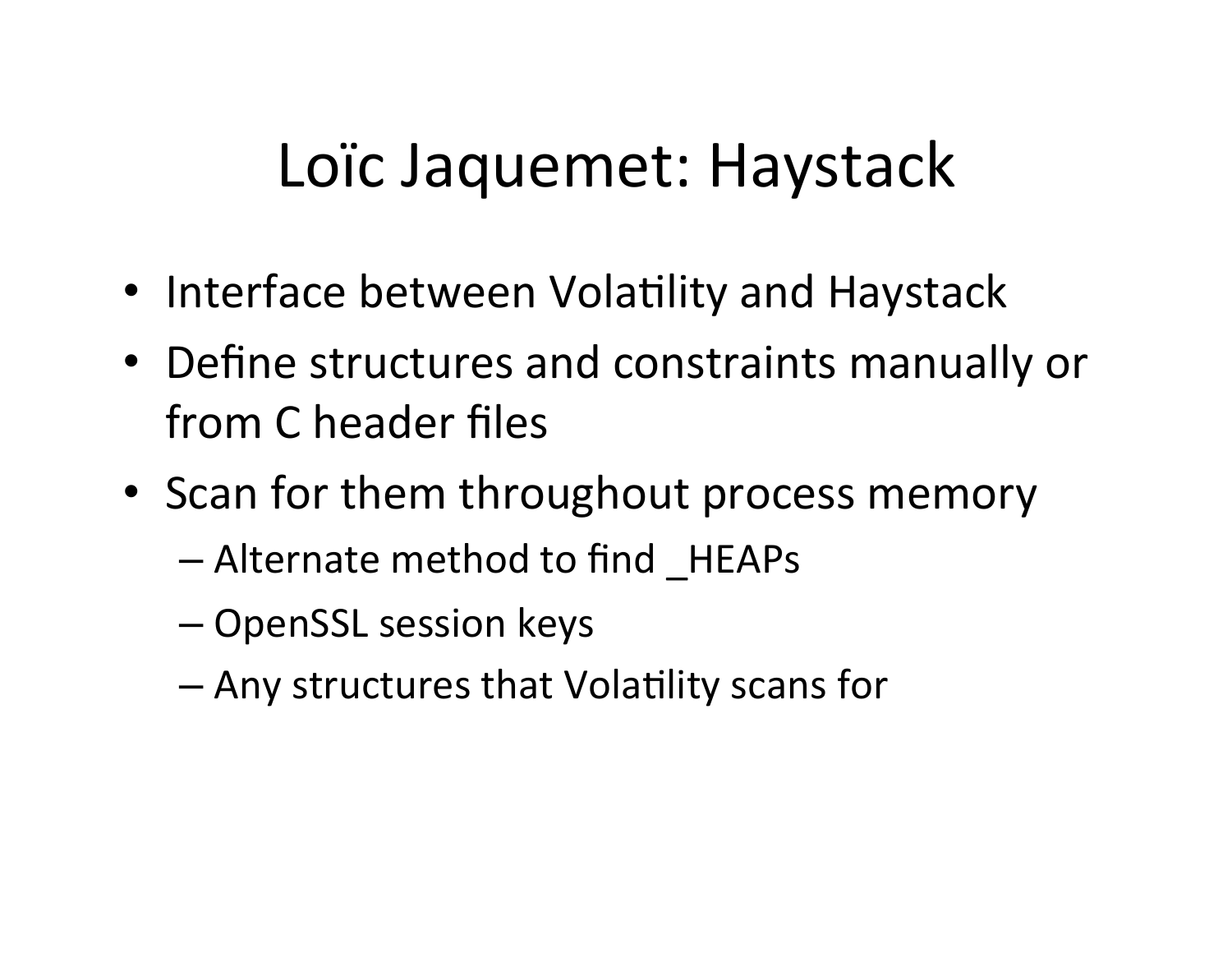### haystackheap

\$ vol.py -f <FILE> haystackheap -p 1668 -r haystack.structures.win32.winxp\_32.HEAP -c examples/winxpheap-relaxed.constraints

\*\*\*\*\*\*\*\*\*\*\*\*\*\*\*\*\*\*\*\*\*\*\*\*\*\*\*\*\*\*\*\*\*\*\*\*

Pid: 1668 Record HEAP at 0x250000 Record HEAP at 0x150000 Record HEAP at 0x3f0000 \*\* Record HEAP at 0x730000\*\* \*\* Record HEAP at  $0x860000$ \*\* Record HEAP at 0xba0000 Record HEAP at 0xb70000  $[...]$